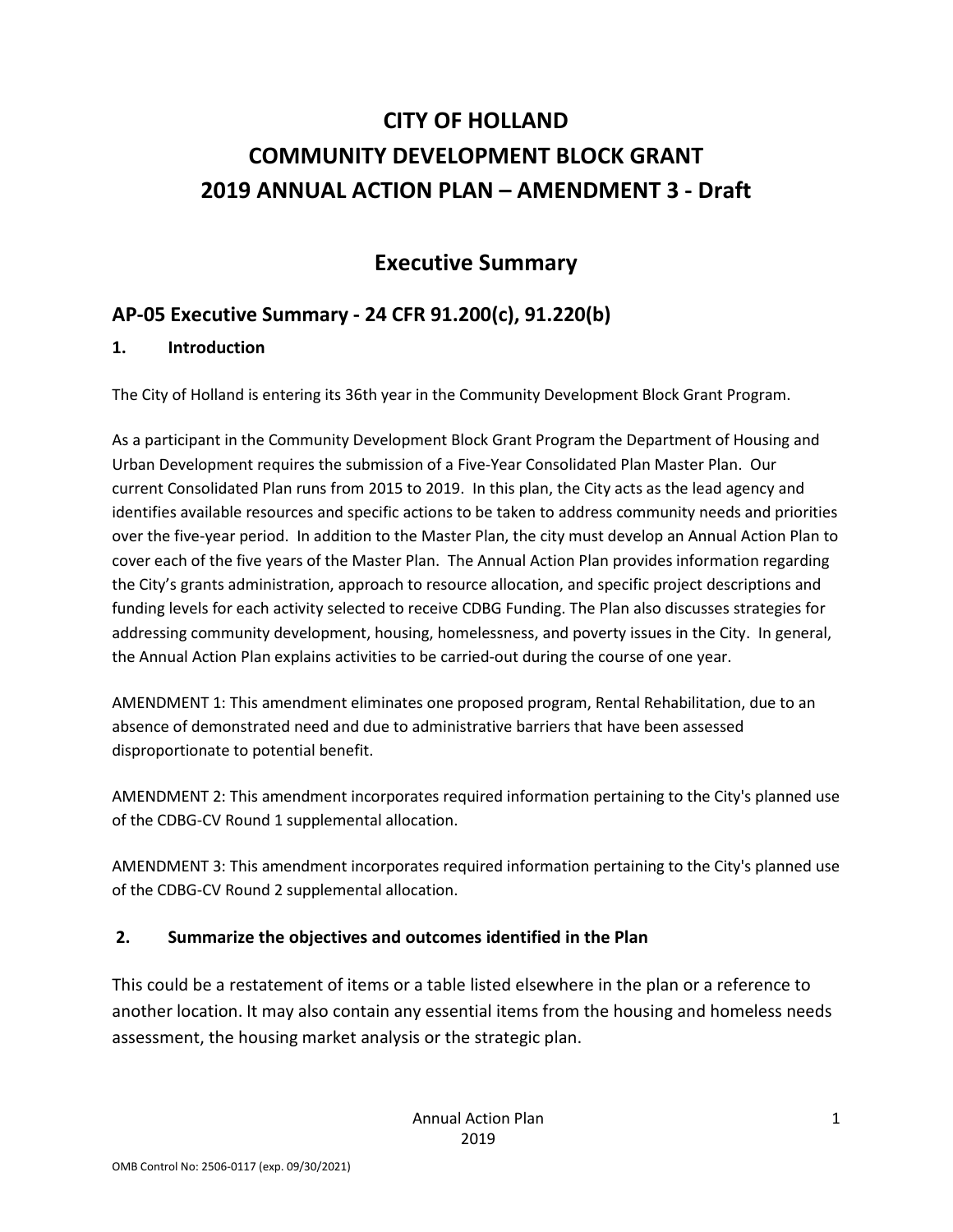While there are multiple initiatives by the City of Holland that work to ensure we remain a vibrant community, the activities selected for Community Development Block Grant funding for the upcoming year focus on providing assistance to:

- provide public services for youth employment;
- improve housing and neighborhood conditions;
- make housing more affordable and accessible;
- provide fair housing services, and,
- ensure effective management of the CDBG Program.

As further explained within this document, all activities are measured in terms of outputs and specific indicators of results. Reference to these outcomes is made throughout the Plan.

### **3. Evaluation of past performance**

This is an evaluation of past performance that helped lead the grantee to choose its goals or projects.

Concerning the City's past performance in the CDBG Program, HUD requires the annual submission of the Consolidated Annual Performance and Evaluation Report (CAPER) for the City's fiscal year. The most recent completed Fiscal Year for the City of Holland ended on June 30, 2019. We have not identified affordable housing development programs so previous years monies have not been spent.

### **4. Summary of Citizen Participation Process and consultation process**

Summary from citizen participation section of plan.

Annual Action Plan Process-The Neighborhood Improvement Committee (NIC) is the City of Holland appointed citizen participation group that is responsible to oversee the CDBG program. The NIC consulted the community during a Community Consultation meeting on February 19, 2019 to obtain public input regarding community needs from residents, area agencies and city departments. The public was notified of this meeting via the City Website as well as the local daily newspaper. In addition, the public was given an opportunity to review and provide comment on the proposed plan during a 30 day comment period prior to the July 17, 2019 public hearing and adoption of the plan. Notice of the public hearing and comment period were made via the City Website as well and the local daily newspaper, The Holland Sentinel.

AMENDMENT 1: This amended version was available for public review and comment from May 4, 2020 to June 3, 2020. A public notice was published in the Holland Sentinel on April 18, 2020. A public hearing was held on June 3, 2020. No public comment was received during the review period, including at the public hearing.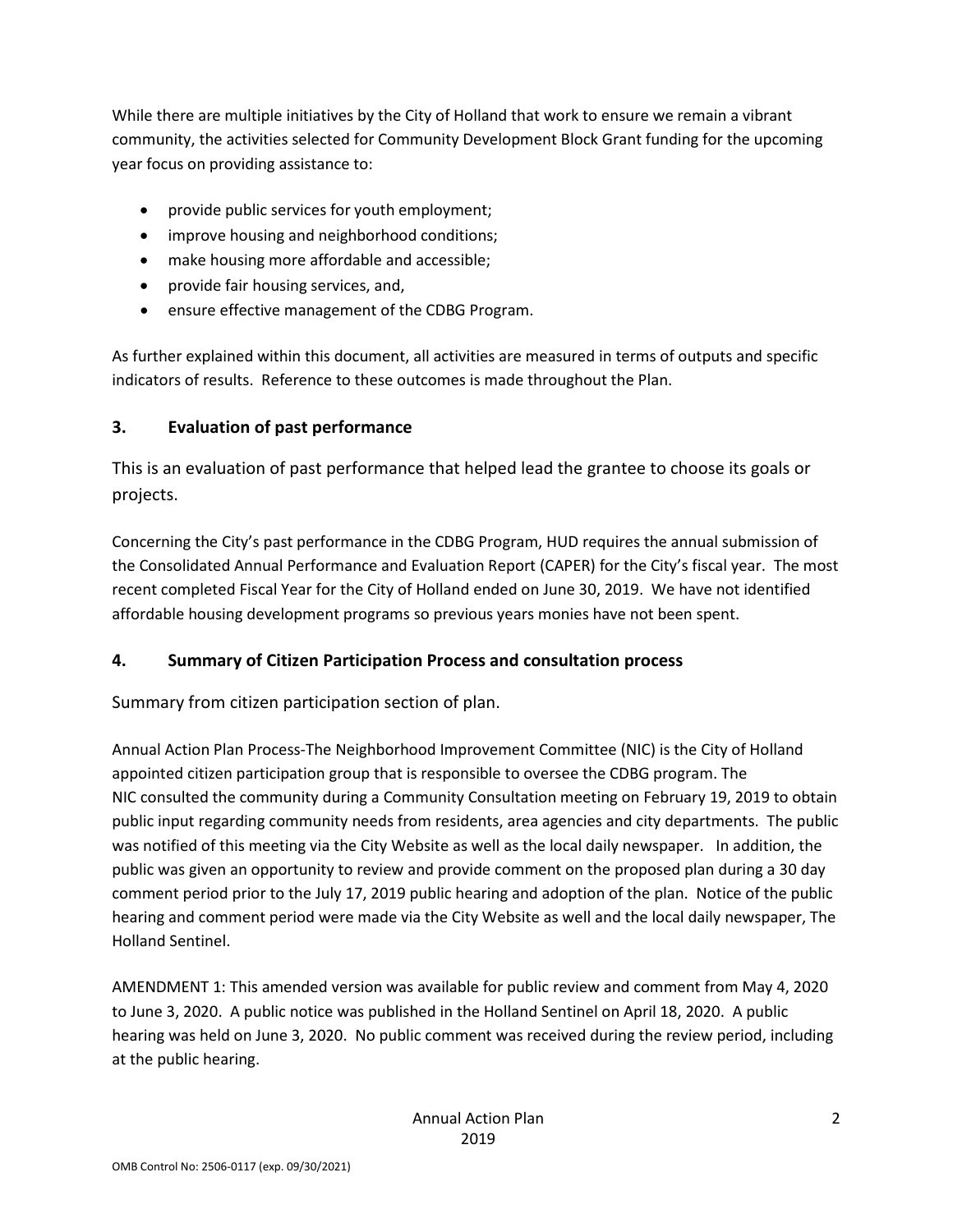AMENDMENT 2: The City made use of the HUD-allowed waiver allowing for an expedited public comment and review period. The waiver was requested via an email sent on May 20, 2020. A Public Notice was published in the Holland Sentinel on 5/23/20. The public comment period began on May 26 and ended on June 2, 2020. A public hearing occurred on June 3, 2020. No public comment was received during the review period, including at the public hearing.

AMENDMENT 3: (to be added upon completion of public comment period and public hearing)

### **5. Summary of public comments**

This could be a brief narrative summary or reference an attached document from the Citizen Participation section of the Con Plan.

Comments provided during the Consultation Meeting during the public hearing are listed in the Consultation Meeting and Public Hearing Minutes.

Affordable housing was the predominant concern expressed at the consultation meeting. This Annual Action plan begins to address the need for new affordable units in the City of Holland.

### **6. Summary of comments or views not accepted and the reasons for not accepting them**

No comments were rejected. Residents at all meetings and hearings were welcome and encouraged to make whatever comments they wanted.

### **7. Summary**

This Annual Action Plan was developed in collaboration with the Neighborhood Improvement Committee, with an opportunity for the public to review the plan and provide input on two occasions.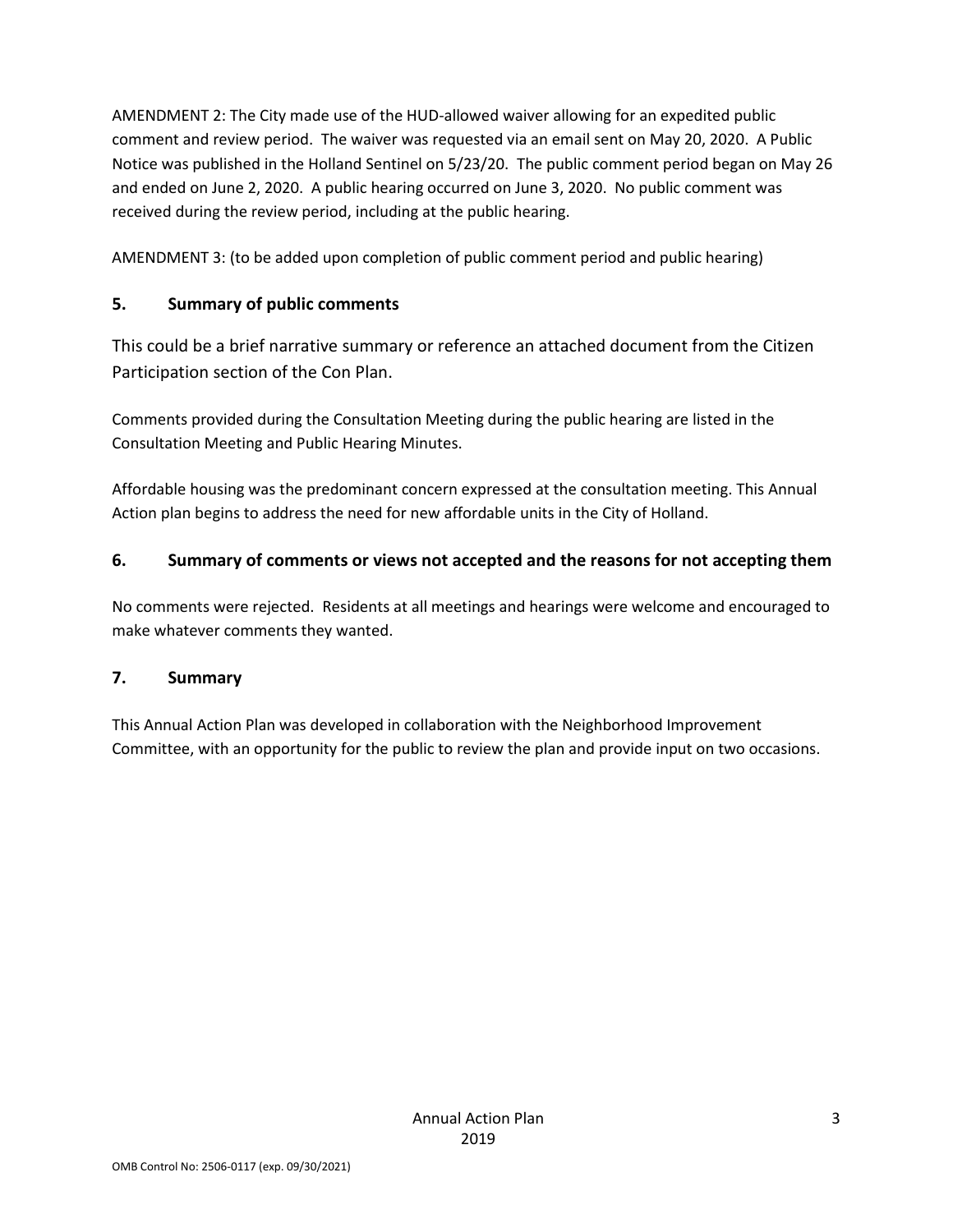### **PR-05 Lead & Responsible Agencies – 91.200(b)**

### **1. Agency/entity responsible for preparing/administering the Consolidated Plan**

Describe the agency/entity responsible for preparing the Consolidated Plan and those responsible for administration of each grant program and funding source.

| Agency Role               | Name           | Department/Agency                 |  |
|---------------------------|----------------|-----------------------------------|--|
|                           |                |                                   |  |
| <b>CDBG Administrator</b> | <b>HOLLAND</b> | Community & Neighborhood Services |  |

**Table 1 – Responsible Agencies**

#### **Narrative (optional)**

The City of Holland is an entitlement community with over 30 years of experience managing a Community Development Block Grant program.

#### **Consolidated Plan Public Contact Information**

Mark Kornelis, 270 Rive Ave., Holland, MI 49423; [m.kornelis@cityofholland.com;](mailto:m.kornelis@cityofholland.com) 616.355-3139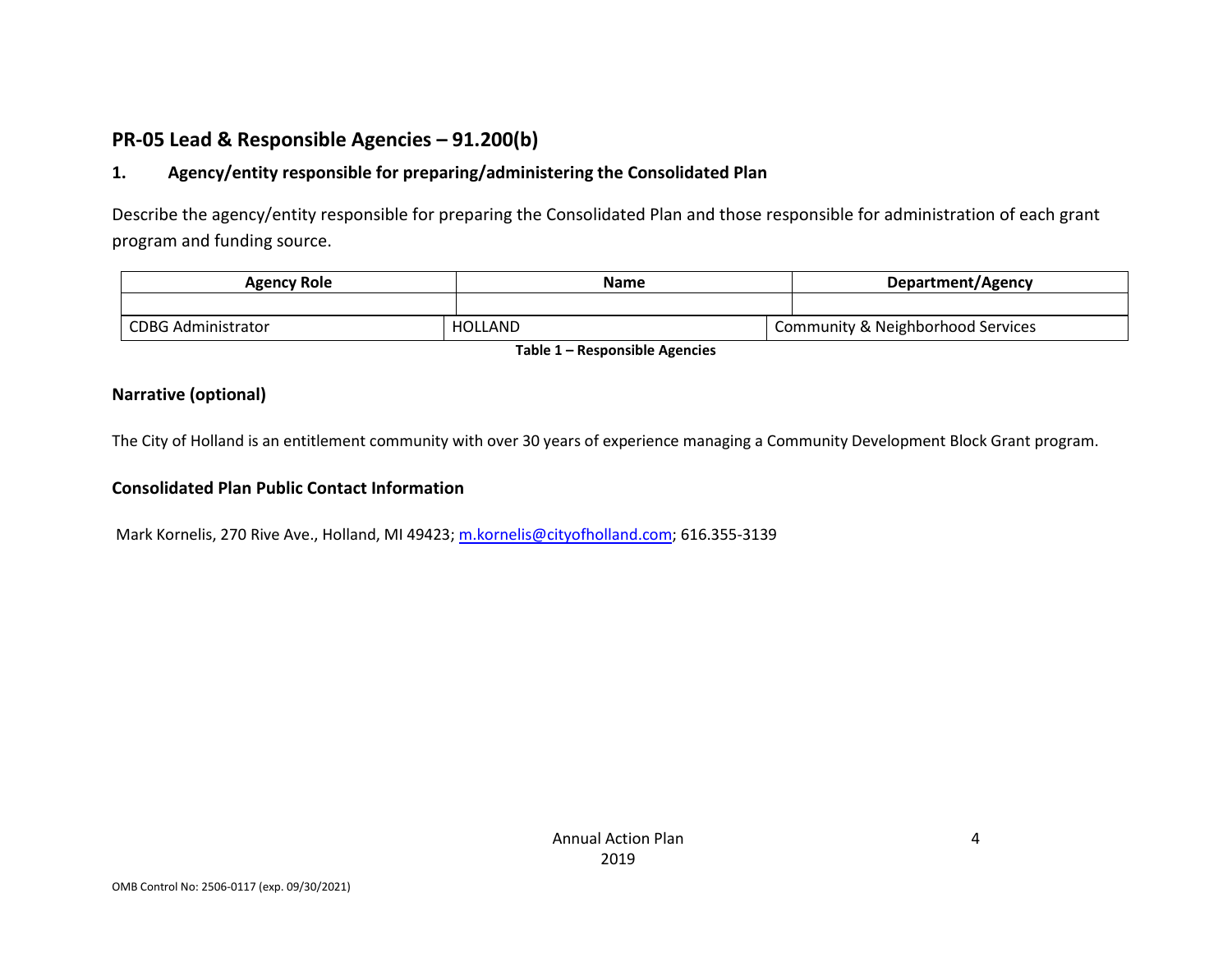### **AP-10 Consultation – 91.100, 91.200(b), 91.215(l)**

### **1. Introduction**

The Annual Action Plan was developed in consultation with residents, housing providers, and other agencies. This year we will continue to address affordable housing activities through our Home Repair and Home Energy Retrofit Programs. New activities added this year will be Youth Employment (Public Services), Affordable Housing Development, and Sidewalk Replacements (Public Facilities).

### **Provide a concise summary of the jurisdiction's activities to enhance coordination between public and assisted housing providers and private and governmental health, mental health and service agencies (91.215(l))**

As a member of the Lakeshore Housing Alliance we participate with local housing providers, and other public service agencies to coordinate services around housing through the Continuum of Care. The City of Holland, as a member of the Macatawa Area Coordinating Council, works collaboratively in providing government services across the Holland/Zeeland metro area.

### **Describe coordination with the Continuum of Care and efforts to address the needs of homeless persons (particularly chronically homeless individuals and families, families with children, veterans, and unaccompanied youth) and persons at risk of homelessness.**

The City is a voting member of the Lakeshore Housing Alliance. The Lakeshore Housing Alliance provides inter-agency Continuum of Care coordination for our community. This agency was mentioned in the Consolidated plan and is an excellent example of coordination between public and private housing agencies.

### **Describe consultation with the Continuum(s) of Care that serves the jurisdiction's area in determining how to allocate ESG funds, develop performance standards for and evaluate outcomes of projects and activities assisted by ESG funds, and develop funding, policies and procedures for the operation and administration of HMIS**

As a member of the Allocation and Accountability sub-committee of the Lakeshore Housing Alliance, our staff member helps determine the allocation of Emergency Shelter Grants. We review proposals as a group of non-funded agencies and make funding recommendations.

**2. Describe Agencies, groups, organizations and others who participated in the process and describe the jurisdiction's consultations with housing, social service agencies and other entities.**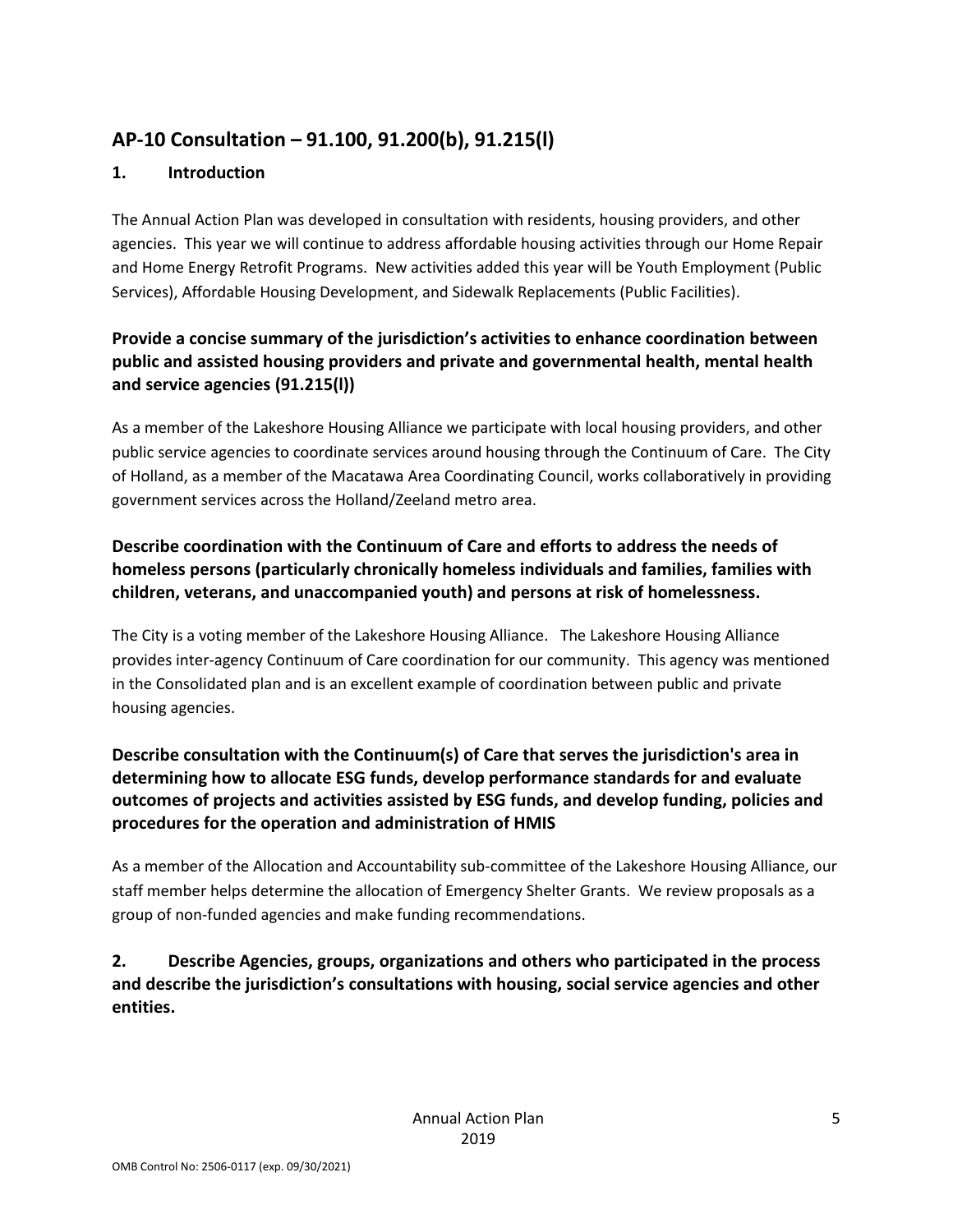**Table 2 – Agencies, groups, organizations who participated**

| $\mathbf 1$    | Agency/Group/Organization                                                                                                                                         | LAKESHORE HABITAT FOR HUMANITY                                                                                                                                                                                           |
|----------------|-------------------------------------------------------------------------------------------------------------------------------------------------------------------|--------------------------------------------------------------------------------------------------------------------------------------------------------------------------------------------------------------------------|
|                | <b>Agency/Group/Organization Type</b>                                                                                                                             | Housing                                                                                                                                                                                                                  |
|                | What section of the Plan was addressed by Consultation?                                                                                                           | <b>Housing Need Assessment</b><br><b>Anti-poverty Strategy</b>                                                                                                                                                           |
|                | Briefly describe how the Agency/Group/Organization was<br>consulted. What are the anticipated outcomes of the<br>consultation or areas for improved coordination? | We have regular contact with Habitat's Executive Director to coordinate<br>our Annual Action Plan with their activities in the City of Holland.                                                                          |
| $\overline{2}$ | Agency/Group/Organization                                                                                                                                         | Lakeshore Housing Alliance/United Way                                                                                                                                                                                    |
|                | <b>Agency/Group/Organization Type</b>                                                                                                                             | Housing                                                                                                                                                                                                                  |
|                | What section of the Plan was addressed by Consultation?                                                                                                           | <b>Housing Need Assessment</b><br>Homeless Needs - Chronically homeless<br>Homeless Needs - Families with children<br>Homelessness Needs - Veterans<br>Homelessness Needs - Unaccompanied youth<br>Homelessness Strategy |
|                | Briefly describe how the Agency/Group/Organization was<br>consulted. What are the anticipated outcomes of the<br>consultation or areas for improved coordination? | An LHA representative attended the community consultation meeting and<br>also serves on the Neighborhood Improvement Committee.                                                                                          |
| 4              | Agency/Group/Organization                                                                                                                                         | Fair Housing Center of West Michigan                                                                                                                                                                                     |
|                | <b>Agency/Group/Organization Type</b>                                                                                                                             | Service-Fair Housing                                                                                                                                                                                                     |
|                | What section of the Plan was addressed by Consultation?                                                                                                           | <b>Housing Need Assessment</b>                                                                                                                                                                                           |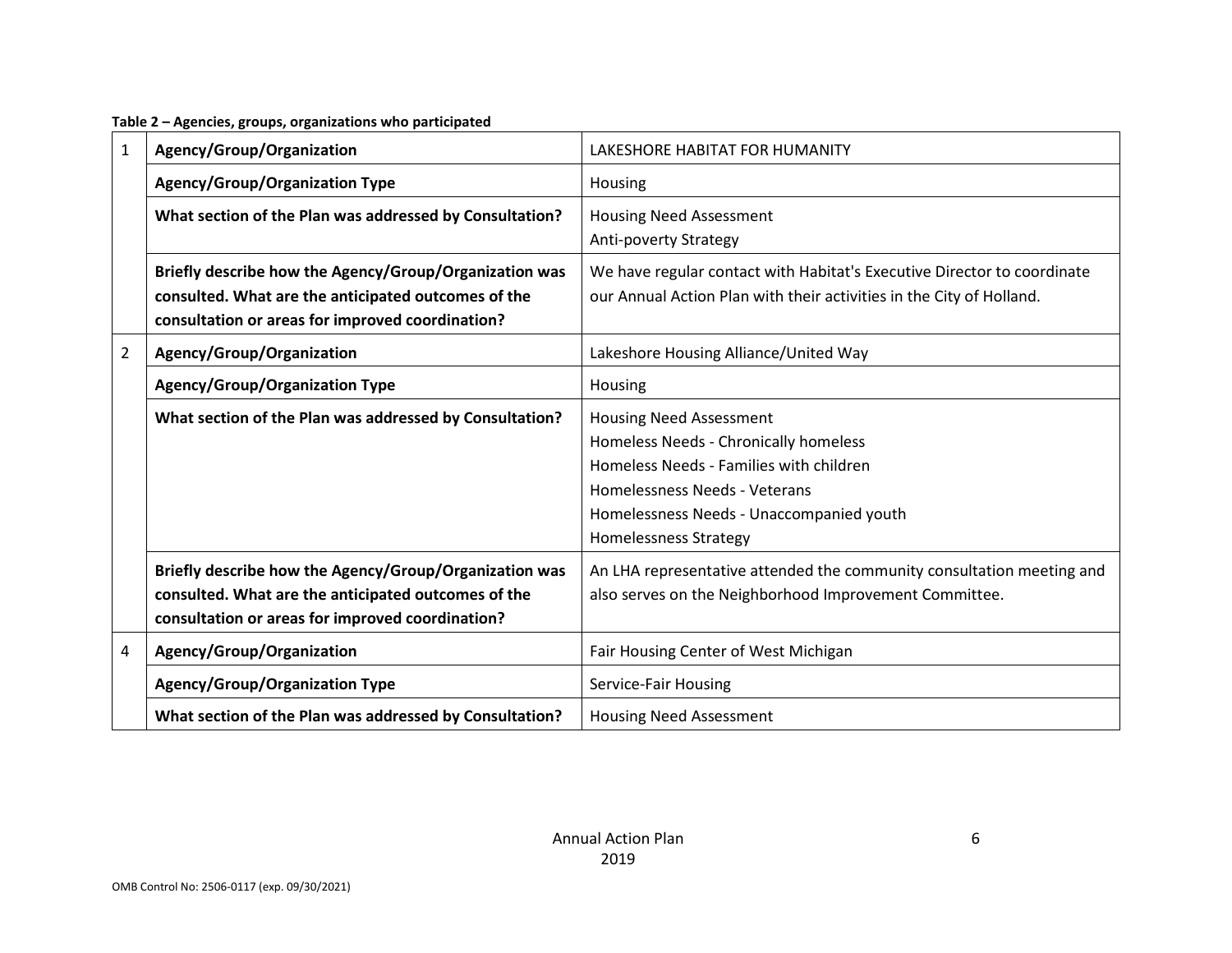|                | Briefly describe how the Agency/Group/Organization was<br>consulted. What are the anticipated outcomes of the<br>consultation or areas for improved coordination? | The Fair Housing Center of Western Michigan attended our community<br>consultation meeting. They continue to provide excellent Fair Housing<br>Services for Holland residents. We coordinate regularly with them on<br>education, training and fair housing complaints and testing. |
|----------------|-------------------------------------------------------------------------------------------------------------------------------------------------------------------|-------------------------------------------------------------------------------------------------------------------------------------------------------------------------------------------------------------------------------------------------------------------------------------|
| 5              | Agency/Group/Organization                                                                                                                                         | <b>Ottagan Addictions Recovery</b>                                                                                                                                                                                                                                                  |
|                | <b>Agency/Group/Organization Type</b>                                                                                                                             | Services-Health                                                                                                                                                                                                                                                                     |
|                | What section of the Plan was addressed by Consultation?                                                                                                           | Substance Abuse                                                                                                                                                                                                                                                                     |
|                | Briefly describe how the Agency/Group/Organization was<br>consulted. What are the anticipated outcomes of the<br>consultation or areas for improved coordination? | The agency sent a representative to our community consultation meeting.                                                                                                                                                                                                             |
| 6              | Agency/Group/Organization                                                                                                                                         | <b>Holland Museum</b>                                                                                                                                                                                                                                                               |
|                | <b>Agency/Group/Organization Type</b>                                                                                                                             | Services-Children<br>Other government - Local                                                                                                                                                                                                                                       |
|                | What section of the Plan was addressed by Consultation?                                                                                                           | Civic Use                                                                                                                                                                                                                                                                           |
|                | Briefly describe how the Agency/Group/Organization was<br>consulted. What are the anticipated outcomes of the<br>consultation or areas for improved coordination? | The agency sent a representative to our community consultation meeting.                                                                                                                                                                                                             |
| $\overline{7}$ | Agency/Group/Organization                                                                                                                                         | <b>Ottawa County Mental Health</b>                                                                                                                                                                                                                                                  |
|                | <b>Agency/Group/Organization Type</b>                                                                                                                             | Services-Health<br>Other government - County                                                                                                                                                                                                                                        |
|                | What section of the Plan was addressed by Consultation?                                                                                                           | <b>Mental Health</b>                                                                                                                                                                                                                                                                |
|                | Briefly describe how the Agency/Group/Organization was<br>consulted. What are the anticipated outcomes of the<br>consultation or areas for improved coordination? | The agency sent a representative to our community consultation meeting.                                                                                                                                                                                                             |

7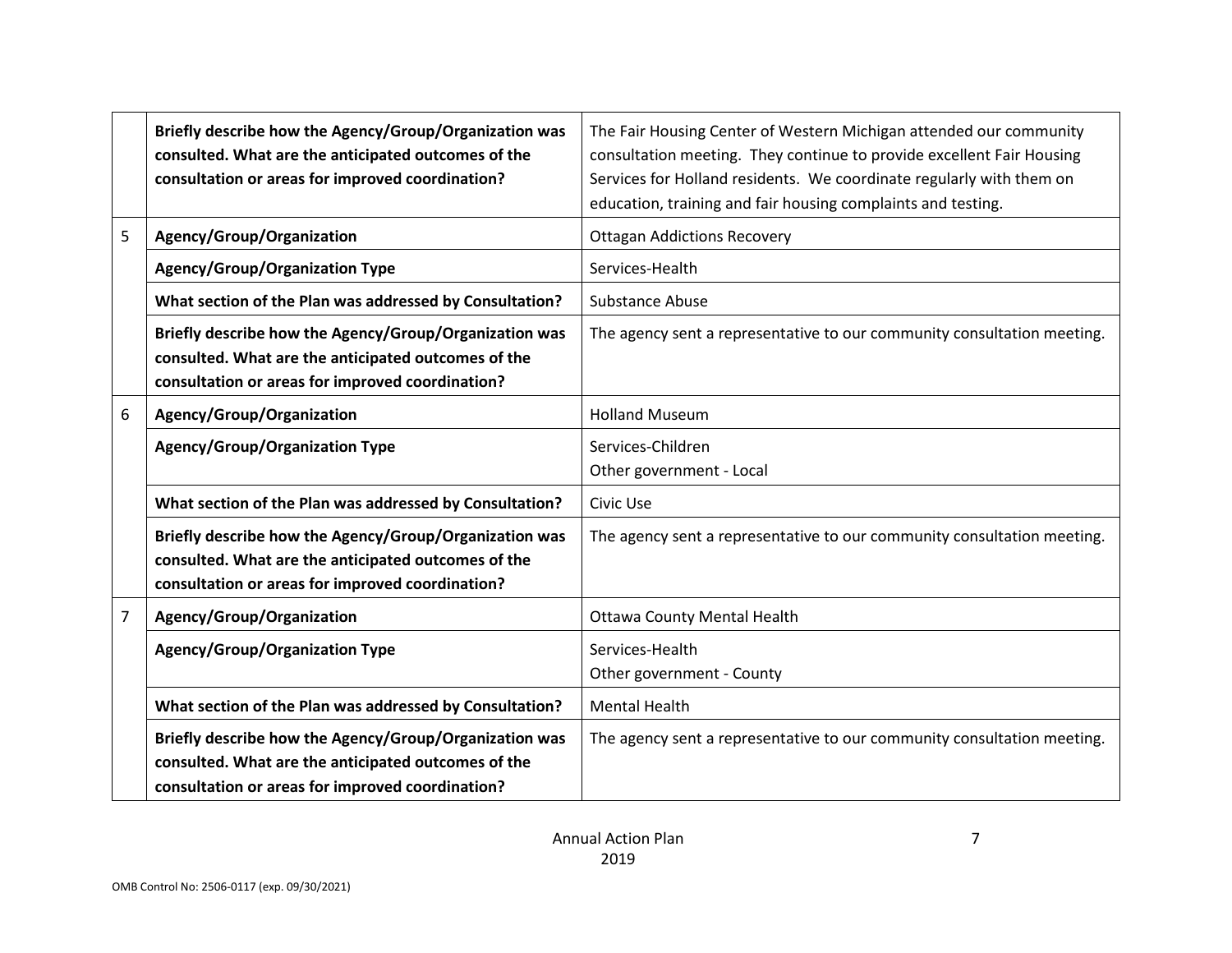| 9  | Agency/Group/Organization                               | <b>JUBILEE MINISTRIES, INC</b>                                             |
|----|---------------------------------------------------------|----------------------------------------------------------------------------|
|    | <b>Agency/Group/Organization Type</b>                   | Neighborhood Group                                                         |
|    |                                                         | Neighborhood Organization                                                  |
|    | What section of the Plan was addressed by Consultation? | <b>Housing Need Assessment</b>                                             |
|    | Briefly describe how the Agency/Group/Organization was  | The agency sent a representative to our community consultation meeting.    |
|    | consulted. What are the anticipated outcomes of the     | The City provides general funds to support this organization's Asset Based |
|    | consultation or areas for improved coordination?        | <b>Community Development Activities.</b>                                   |
| 10 | Agency/Group/Organization                               | <b>Westcore Neighbors</b>                                                  |
|    | <b>Agency/Group/Organization Type</b>                   | Neighborhood Group                                                         |
|    |                                                         | Neighborhood Organization                                                  |
|    | What section of the Plan was addressed by Consultation? | <b>Housing Need Assessment</b>                                             |
|    | Briefly describe how the Agency/Group/Organization was  | The agency sent a representative to our community consultation meeting     |
|    | consulted. What are the anticipated outcomes of the     | and is also a member of the Neighborhood Improvement Committee.            |
|    | consultation or areas for improved coordination?        |                                                                            |

### **Identify any Agency Types not consulted and provide rationale for not consulting**

All local agencies were invited to the consultation.

### **Other local/regional/state/federal planning efforts considered when preparing the Plan**

| Name of Plan      | <b>Lead Organization</b>   | How do the goals of your Strategic Plan overlap with the goals of each plan? |
|-------------------|----------------------------|------------------------------------------------------------------------------|
| Continuum of Care |                            | We work with the Lakeshore Housing Alliance to do Continuum of Care          |
|                   | Lakeshore Housing Alliance | planning and coordination                                                    |

**Table 3 – Other local / regional / federal planning efforts**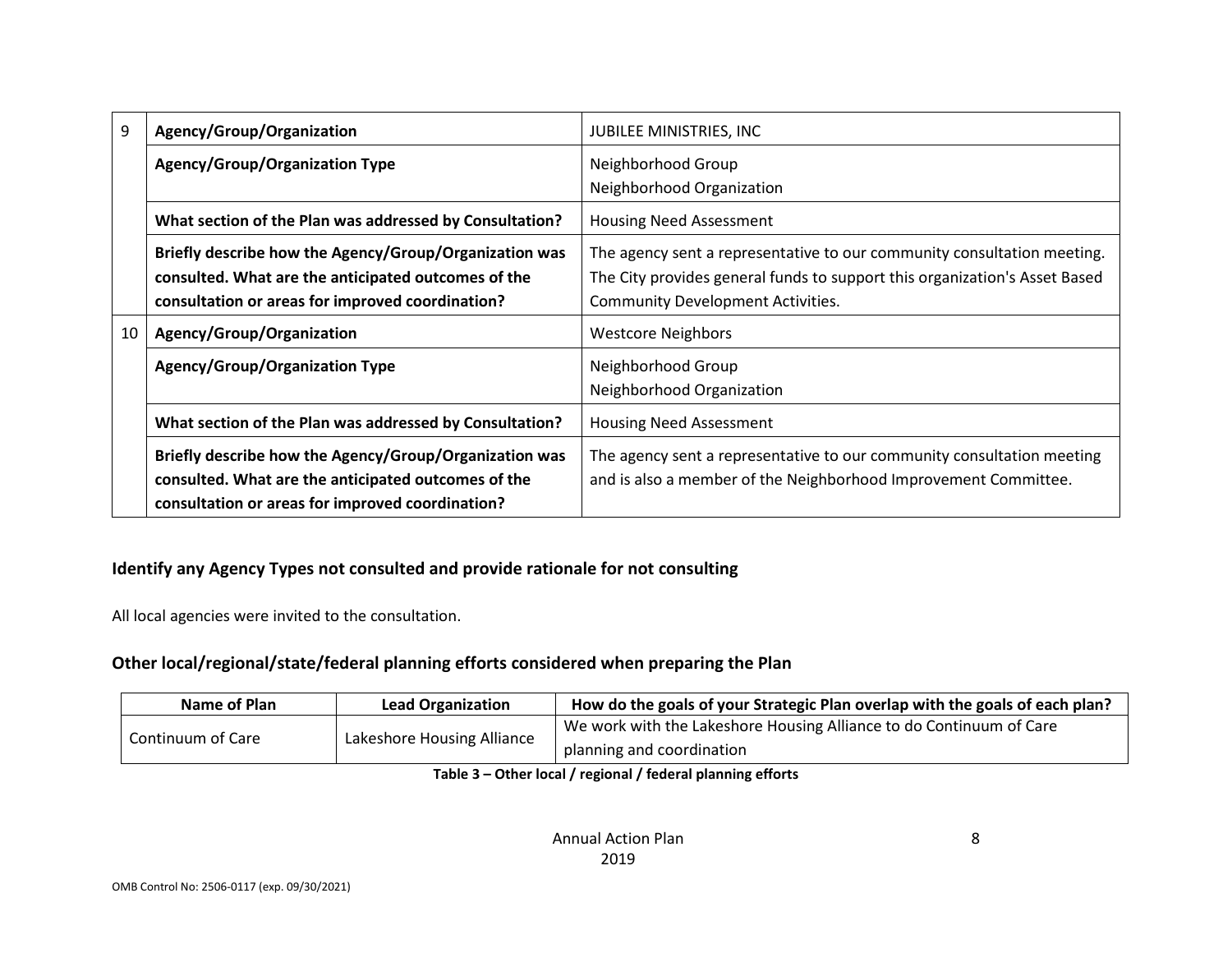### **Narrative (optional)**

Public participation in the CDBG planning process is a key component to developing a plan to address community needs. We are committee to listening and responding to community needs through CDBG and general funding as well as collaboration with multiple agencies to achieve our city's mission of Maximize Livability.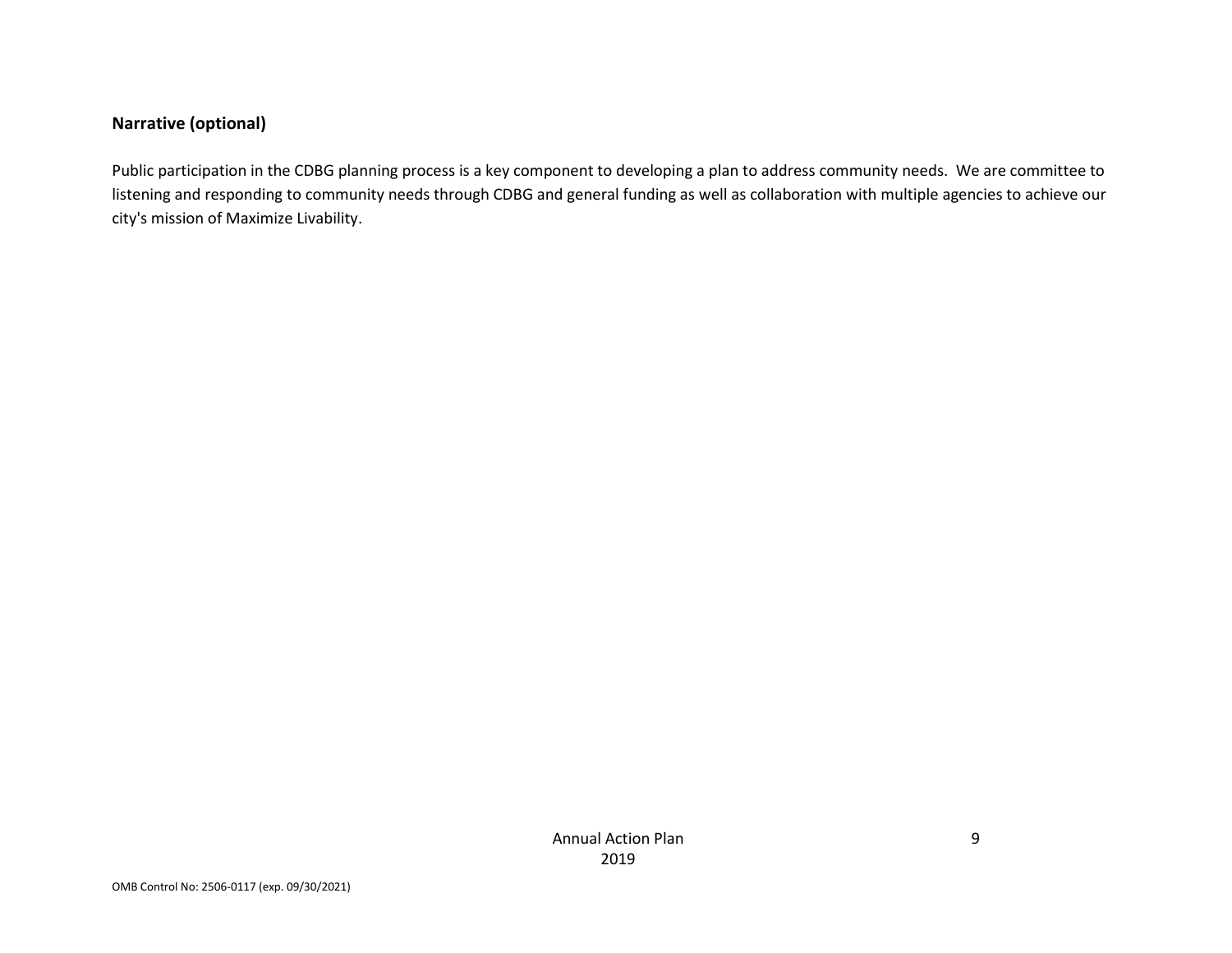### **AP-12 Participation – 91.105, 91.200(c)**

### **1. Summary of citizen participation process/Efforts made to broaden citizen participation Summarize citizen participation process and how it impacted goal-setting**

The Neighborhood Improvement Committee is the appointed citizen group that oversees the CDBG program. They review community indicators including housing, income, poverty, and others. The community organizations were invited to a public consultation meeting on February 19, 2019 where we reviewed the CDBG program, past performance and potential uses of funds.

In addition to posting the meeting on the City Website, as well as in the Holland Sentinel the following agencies and City Departments were invited as described below:

Holland City Council, Holland City Department Heads, Fair Housing Center of West Michigan, Good Samaritan Ministries, Boys and Girls Club of the Greater Holland Area, Community Action House, Lakeshore Housing Alliance, Heights of Hope, Latin Americans United for Progress, Lakeshore Habitat for Humanity, Disability Network, Resthaven Patrons, Children's Advocacy Center, Ottagon Addiction Recovery, Mediation Services of Ottawa and Allegan Counties, Evergreen Commons, Cornerstone Youth Ministries, Center for Women in Transition, Pathways, Ottawa County Red Cross, Ottawa County Human Services Coordinating Council, Arbor Circle, Association for the Blind & Visually Impaired, Bank of Holland, Barnabas House, Bethany Christian Service, Big Brother Big Sisters of the Lakeshore, Black River Public, 70x7 Life Recovery, 3-Sixty, Building Men for Life, Call 2-1-1, Escape, Calvary Baptist School, Catholic Social Services, Child Development Services, City on a Hill Ministries, Every Woman's Place/Webster House Youth, Feeding America, Heritage Homes, His Harvest Stand, Holland Christian Schools, Holland Deacon Conf., Holland Public Schools, Holland Rescue, Imagine Fellowship, Jubilee Ministries, Ladder Homes, Lakeshore Advantage, Lakeshore Ethnic Diversity Alliance, Legal Aid of West Michigan, Salvation Army, United Way, Westcore Neighbors, Disabled American Veterans, Holland American Legion Band, Holland Area Arts Council, Holland Chorale, Holland Civic Theatre, Holland Museum, Holland Symphony Orchestra, Macatawa Greenway, Maple Avenue Ministries, Pine Rest Christian Mental Health, Special Olympics, and Tulip Time.

As a result of the consultation we hope to develop new activities related to affordable housing. Participants in the consultation meeting indicated developing and making additional affordable housing available is needed. However, we needed to further develop those plans and amend the 5 year Consolidated in order to fund these new activities. The Consolidated Plan has since been amended to add the new activities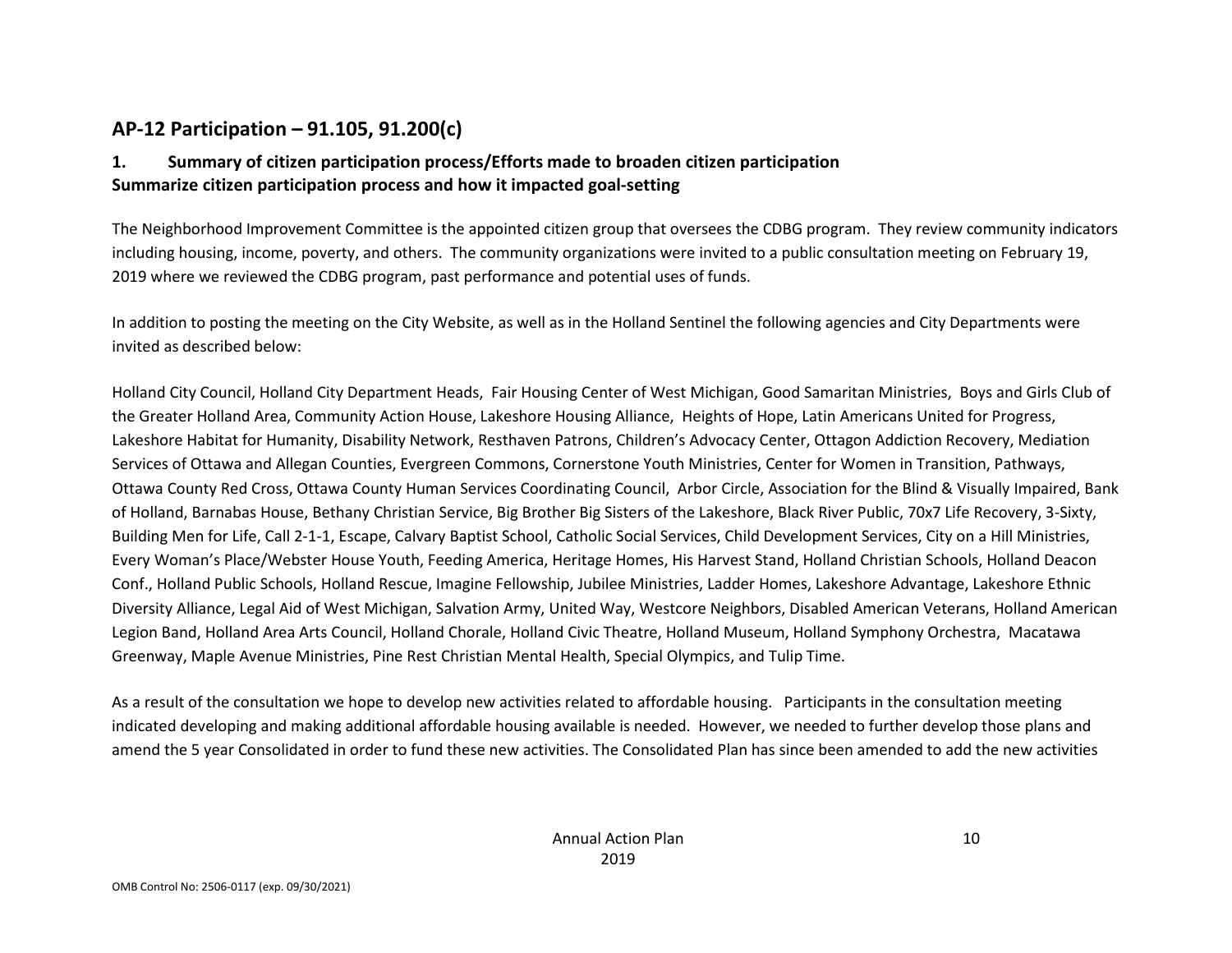The community organizations and individuals have an opportunity to express their general concerns for the community in particular those concerns that could potentially be addressed with CDBG funds. These comments were considered as the NIC developed and recommended CDBG funding allocations to Holland City Council. Public comment on the plan occurred in a 30 day period prior to a public hearing before City Council on July 17, 2019. Council held a public hearing and approved submission of the Annual Action Plan at that meeting. There were no comments at the public hearing.

#### **Citizen Participation Outreach**

| <b>Sort Order</b> | <b>Mode of Outreach</b> | <b>Target of Outreach</b> | Summary of            | Summary of            | <b>Summary of comments</b> | URL (If     |
|-------------------|-------------------------|---------------------------|-----------------------|-----------------------|----------------------------|-------------|
|                   |                         |                           | response/attendance   | comments received     | not accepted               | applicable) |
|                   |                         |                           |                       |                       | and reasons                |             |
|                   |                         |                           |                       | Affordable housing    |                            |             |
|                   |                         | Non-                      | About a dozen         | and a suitable living |                            |             |
|                   | <b>Public Meeting</b>   | targeted/broad            | agencies attended     | environment were      |                            |             |
|                   |                         | community                 | the meeting           | predominant           |                            |             |
|                   |                         |                           |                       | concerns.             |                            |             |
|                   |                         | Non-                      | Council held a public |                       |                            |             |
|                   |                         |                           | hearing on June 20    |                       |                            |             |
|                   | <b>Public Hearing</b>   | targeted/broad            | prior to adoption of  |                       |                            |             |
|                   |                         | community                 | the plan              |                       |                            |             |
|                   |                         | Non-                      |                       |                       |                            |             |
| 3                 | Newspaper Ad            | targeted/broad            |                       |                       |                            |             |
|                   |                         | community                 |                       |                       |                            |             |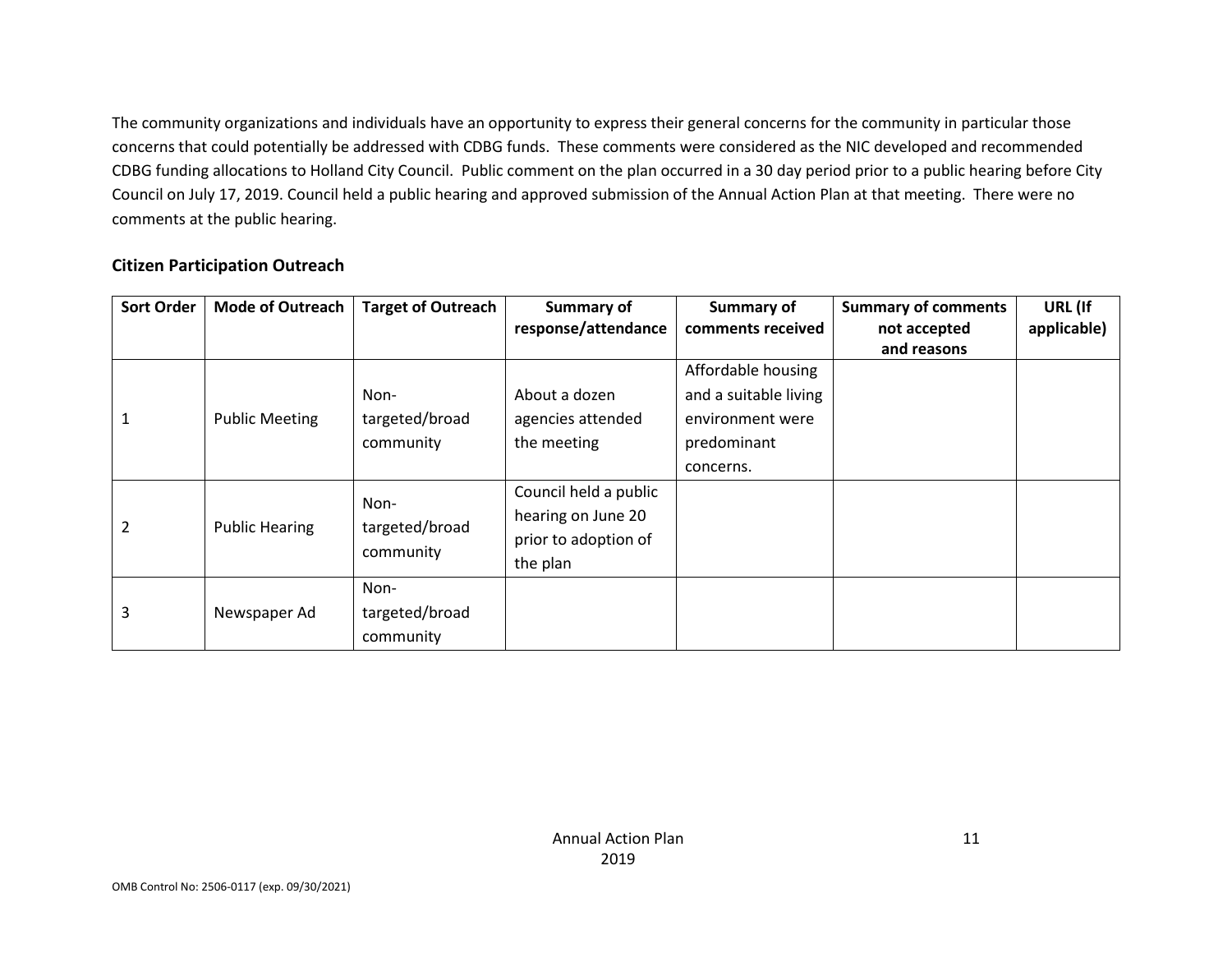| <b>Sort Order</b> | <b>Mode of Outreach</b> | <b>Target of Outreach</b> | Summary of             | Summary of        | <b>Summary of comments</b> | URL (If     |
|-------------------|-------------------------|---------------------------|------------------------|-------------------|----------------------------|-------------|
|                   |                         |                           | response/attendance    | comments received | not accepted               | applicable) |
|                   |                         |                           |                        |                   | and reasons                |             |
|                   |                         |                           | Council published      |                   |                            |             |
|                   |                         |                           | their intention to     |                   |                            |             |
|                   |                         |                           | hold a public hearing  |                   |                            |             |
|                   |                         | Persons with              | on the City's Website. |                   |                            |             |
| 4                 | Internet Outreach       | disabilities              | An announcement of     |                   |                            |             |
|                   |                         |                           | the Annual Action      |                   |                            |             |
|                   |                         |                           | Plan comment period    |                   |                            |             |
|                   |                         |                           | was also available on  |                   |                            |             |
|                   |                         |                           | the City's website.    |                   |                            |             |
|                   |                         |                           | A public hearing was   |                   |                            |             |
|                   |                         |                           | held on June 3, 2020   |                   |                            |             |
|                   |                         |                           | as part of the City's  |                   |                            |             |
|                   |                         |                           | regular City Council   |                   |                            |             |
|                   |                         | Non-                      | meeting relative to    | No comments were  |                            |             |
| 5                 | <b>Public Hearing</b>   | targeted/broad            | Amendments 1 and 2     | received.         | <b>NA</b>                  |             |
|                   |                         | community                 | (CV-Round 1). No       |                   |                            |             |
|                   |                         |                           | one from the public    |                   |                            |             |
|                   |                         |                           | provided comment       |                   |                            |             |
|                   |                         |                           | during the hearing.    |                   |                            |             |

**Table 4 – Citizen Participation Outreach**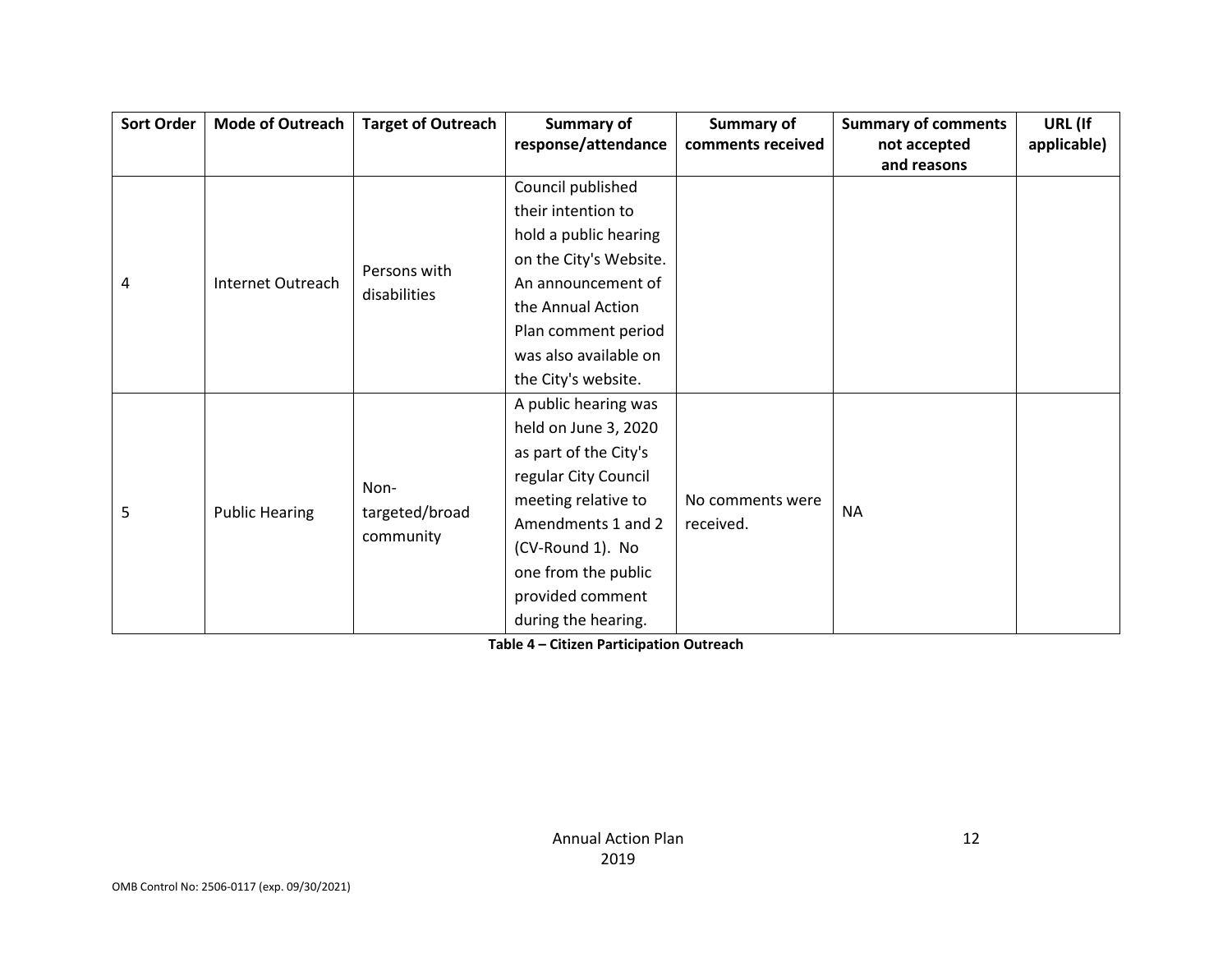### **Expected Resources**

### **AP-15 Expected Resources – 91.220(c)(1,2)**

#### **Introduction**

The City of Holland expects for receive Community Development Block Grant funds during the five year period covered by this Annual Action Plan.

#### **Anticipated Resources**

| Program     | Source of           | <b>Uses of Funds</b>                                                                                                           |                                   |                       | <b>Expected Amount Available Year 1</b>     | <b>Expected</b> | <b>Narrative Description</b>                                      |  |
|-------------|---------------------|--------------------------------------------------------------------------------------------------------------------------------|-----------------------------------|-----------------------|---------------------------------------------|-----------------|-------------------------------------------------------------------|--|
|             | <b>Funds</b>        |                                                                                                                                | Annual<br><b>Allocation:</b><br>Ş | Program<br>Income: \$ | <b>Prior Year</b><br><b>Resources:</b><br>১ | Total:<br>\$    | <b>Amount</b><br><b>Available</b><br>Remainder<br>of ConPlan<br>5 |  |
| <b>CDBG</b> | public -<br>federal | Acquisition<br>Admin and<br>Planning<br>Economic<br>Development<br>Housing<br>Public<br>Improvements<br><b>Public Services</b> | 323,470                           | 10,000                | 283,178                                     | 616,648         | 300,000                                                           |  |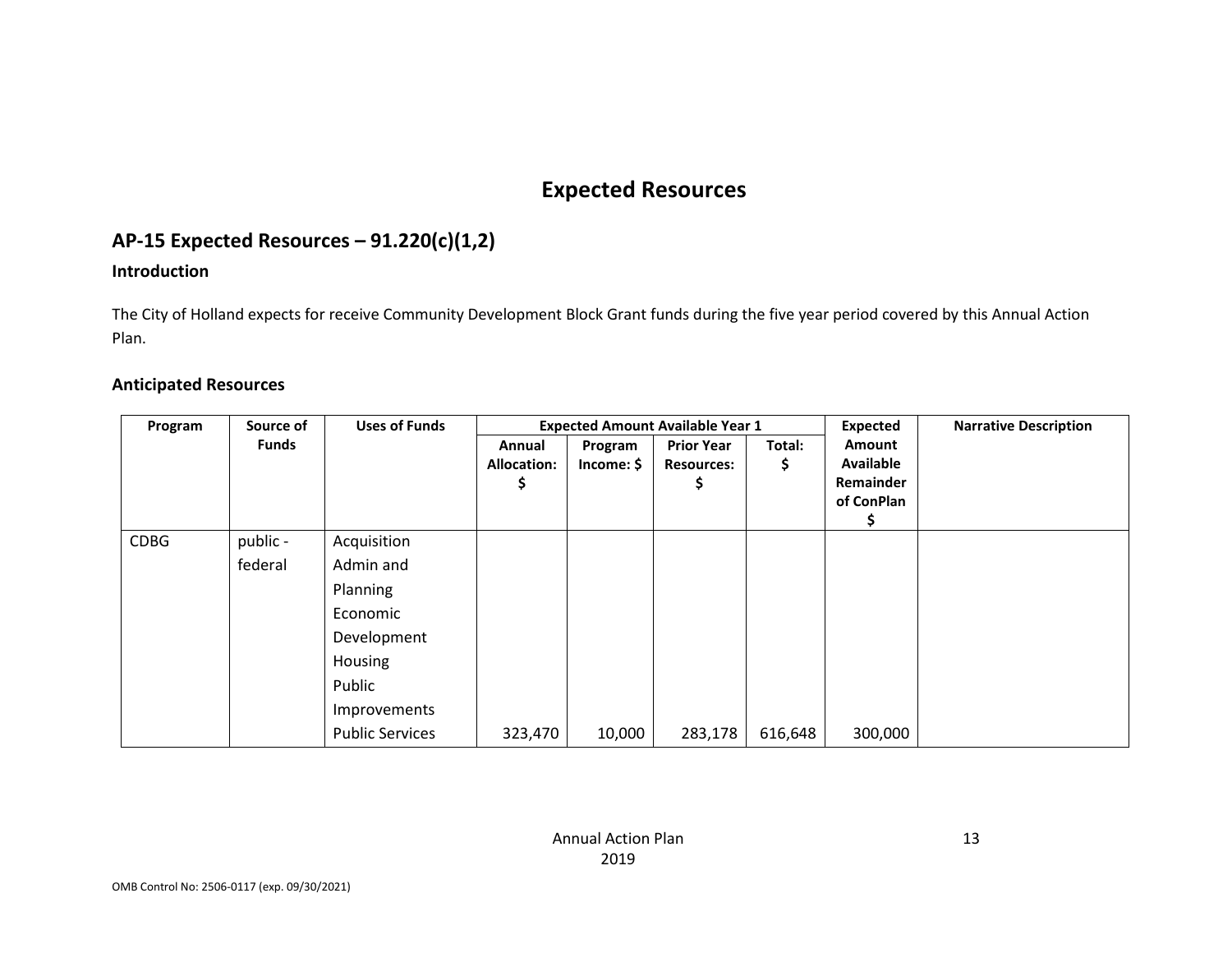| Program | Source of           | <b>Uses of Funds</b>                            | <b>Expected Amount Available Year 1</b> |                       |                                        |         | Expected                                                     | <b>Narrative Description</b>             |
|---------|---------------------|-------------------------------------------------|-----------------------------------------|-----------------------|----------------------------------------|---------|--------------------------------------------------------------|------------------------------------------|
|         | <b>Funds</b>        |                                                 | Annual<br><b>Allocation:</b>            | Program<br>Income: \$ | <b>Prior Year</b><br><b>Resources:</b> | Total:  | <b>Amount</b><br><b>Available</b><br>Remainder<br>of ConPlan |                                          |
| Other   | public -<br>federal | Admin and<br>Planning<br><b>Public Services</b> |                                         |                       |                                        |         |                                                              | Rnd $1 = $191,446$<br>Rnd $2 = $198,586$ |
|         |                     | Other                                           | 390,032                                 | 0                     |                                        | 390,032 | 0                                                            |                                          |

**Table 5 - Expected Resources – Priority Table**

### **Explain how federal funds will leverage those additional resources (private, state and local funds), including a description of how matching requirements will be satisfied.**

We intend to require a 25% match for rental development projects. It is also possible we will use our CDBG funds to leverage private investment through the Section 108 Loan Program.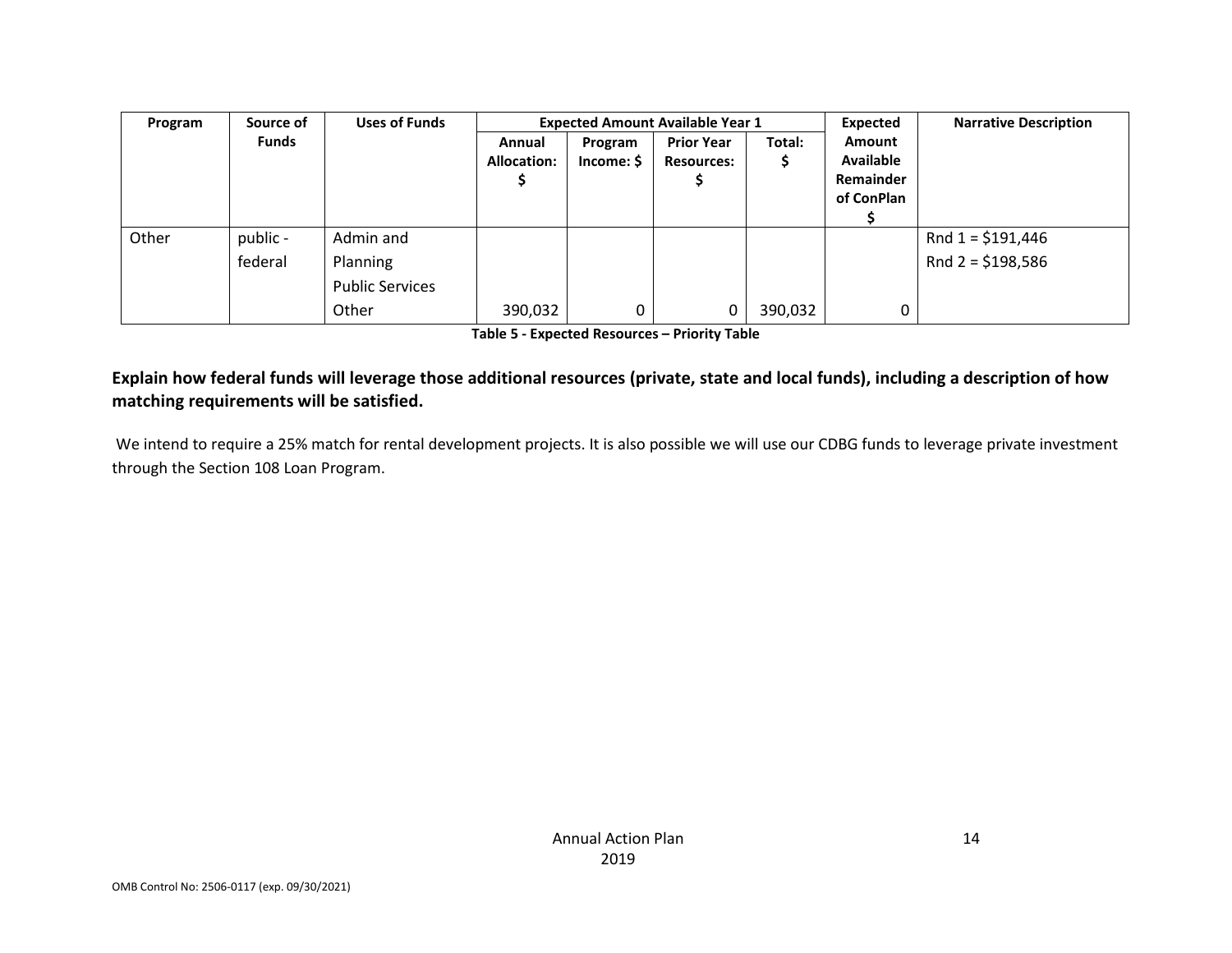### **If appropriate, describe publicly owned land or property located within the jurisdiction that may be used to address the needs identified in the plan.**

The City of Holland Property Review Committee has recommended the disposition of a 3-acre undeveloped site. It is anticipated we will partner with a developer for a new mixed income housing development and that CDBG funds will be used to cover site improvement cost such as streets, sidewalks, and utility connections.

### **Discussion**

The City of Holland does an excellent job of leveraging the small entitlement we receive. Owners pay a portion of the project based on their income. We also partner with private individuals, non-profits, churches and others to maximize funds to address community needs.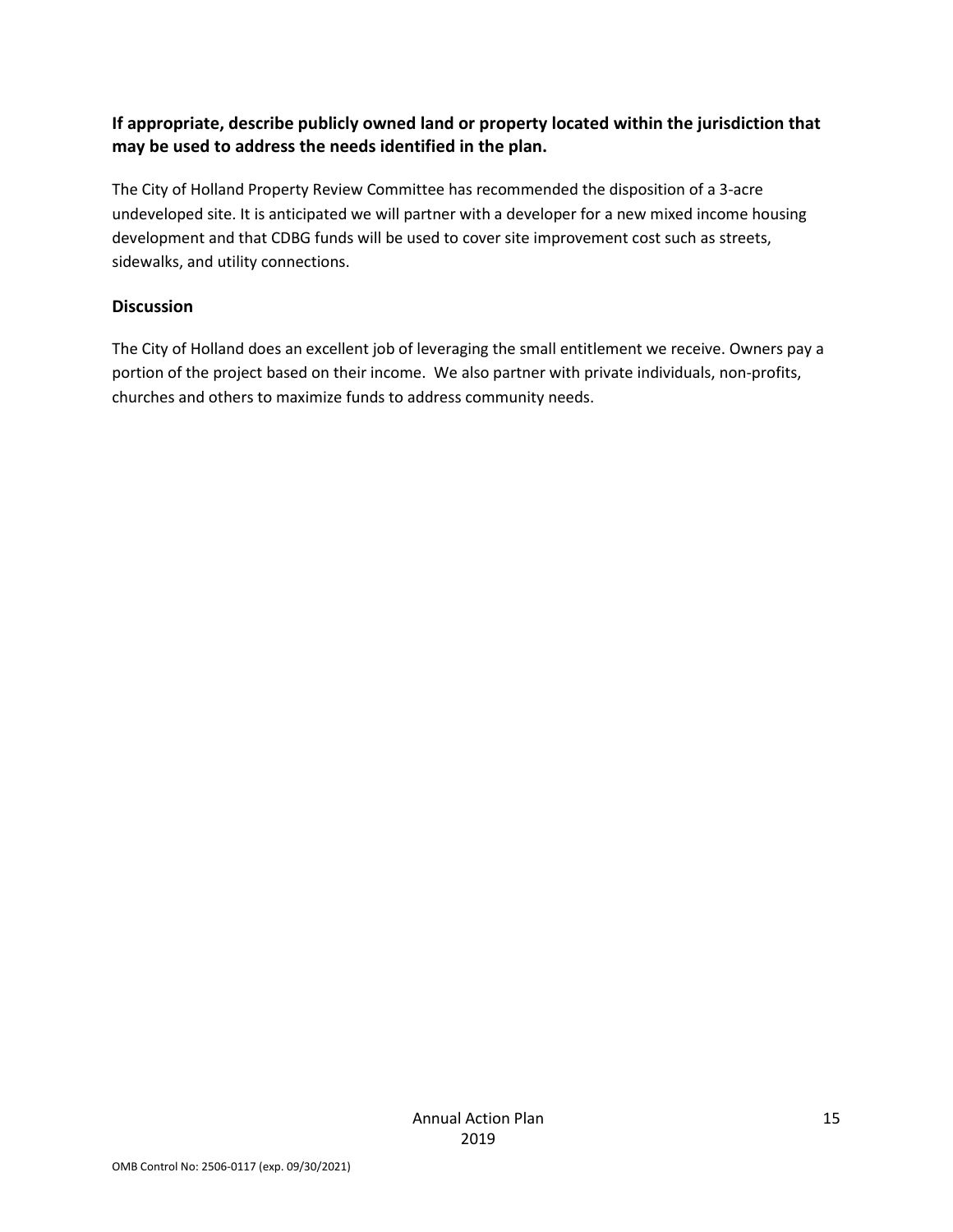## **Annual Goals and Objectives**

### **AP-20 Annual Goals and Objectives**

#### **Goals Summary Information**

| Sort  | <b>Goal Name</b>       | <b>Start</b> | End  | Category                  | Geographic | <b>Needs</b>        | <b>Funding</b> | <b>Goal Outcome Indicator</b>         |
|-------|------------------------|--------------|------|---------------------------|------------|---------------------|----------------|---------------------------------------|
| Order |                        | Year         | Year |                           | Area       | Addressed           |                |                                       |
|       | Affordable             | 2015         | 2019 | <b>Affordable Housing</b> |            | Affordable          |                | Homeowner Housing Rehabilitated: 45   |
|       | <b>Housing</b>         |              |      |                           |            | Housing             |                | Household Housing Unit                |
| 2     | <b>Public Services</b> | 2015         | 2019 | Non-Housing               |            | Public              | CDBG:          | Public service activities other than  |
|       |                        |              |      | Community                 |            | <b>Services</b>     | \$42,000       | Low/Moderate Income Housing           |
|       |                        |              |      | Development               |            |                     | CDBG-CV:       | Benefit: 2000 Persons Assisted        |
|       |                        |              |      |                           |            |                     | \$370,586      | Homeless Person Overnight Shelter: 30 |
|       |                        |              |      |                           |            |                     |                | <b>Persons Assisted</b>               |
|       |                        |              |      |                           |            |                     |                | Homelessness Prevention: 180 Persons  |
|       |                        |              |      |                           |            |                     |                | Assisted                              |
| 3     | <b>Fair Housing</b>    | 2015         | 2019 | <b>Fair Housing</b>       |            | <b>Fair Housing</b> | CDBG:          | Public service activities other than  |
|       | <b>Services</b>        |              |      | <b>Services</b>           |            | <b>Services</b>     | \$10,000       | Low/Moderate Income Housing           |
|       |                        |              |      |                           |            |                     |                | Benefit: 35000 Persons Assisted       |
| 4     | Program                | 2015         | 2019 | Program                   |            |                     | CDBG:          | Other: 35000 Other                    |
|       | Administration         |              |      | Administration            |            |                     | \$52,470       |                                       |
| 5     | Public                 | 2016         | 2019 | Area benefit activity     |            |                     | CDBG:          | Public Facility or Infrastructure     |
|       | Improvements           |              |      |                           |            |                     | \$110,000      | Activities other than Low/Moderate    |
|       |                        |              |      |                           |            |                     |                | Income Housing Benefit: 10000         |
|       |                        |              |      |                           |            |                     |                | Persons Assisted                      |

**Table 6 – Goals Summary**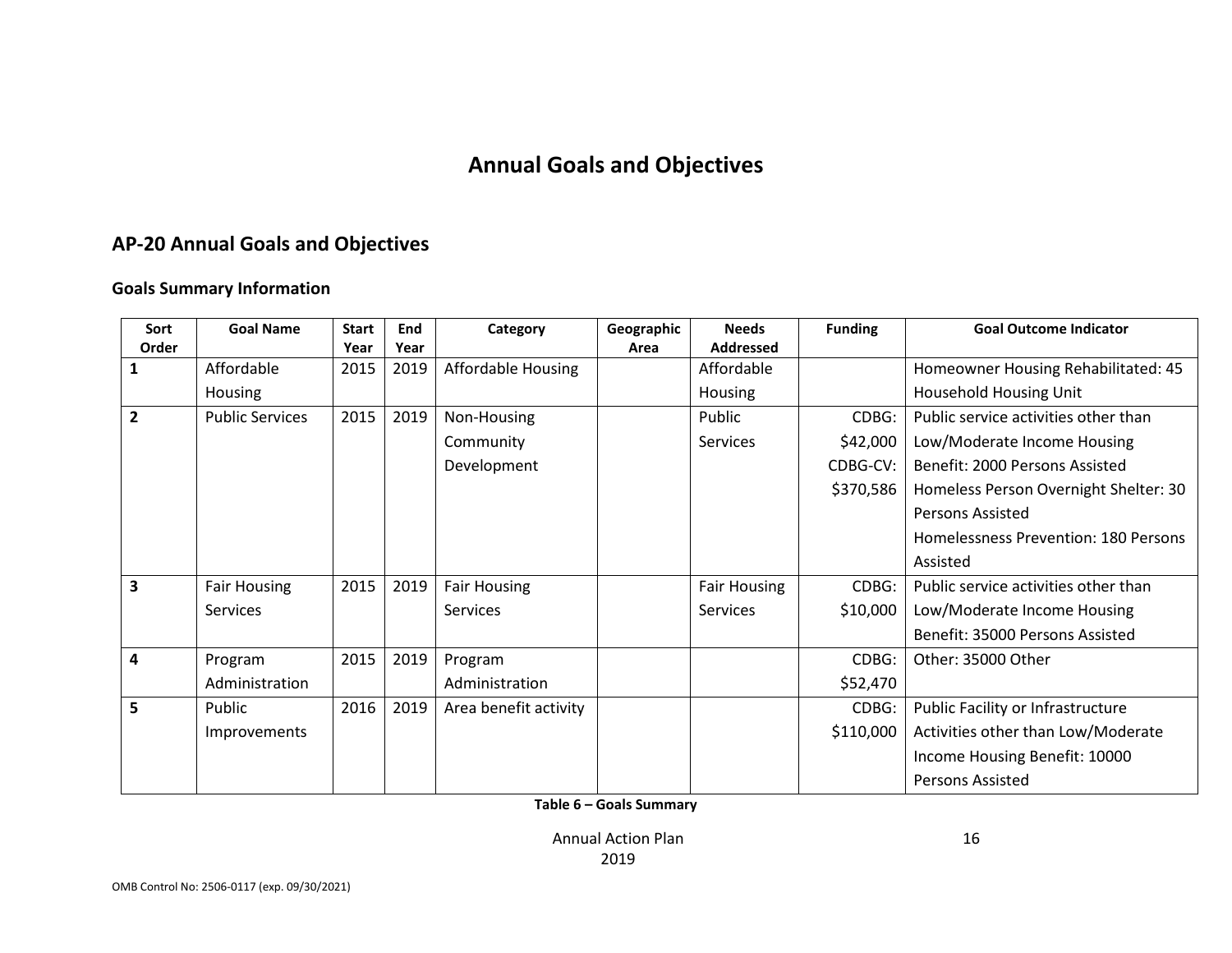### **Goal Descriptions**

| $\mathbf{1}$            | <b>Goal Name</b>           | Affordable Housing                                                                                                                                                                                                                                                                                                                                                                                                                                                                                              |
|-------------------------|----------------------------|-----------------------------------------------------------------------------------------------------------------------------------------------------------------------------------------------------------------------------------------------------------------------------------------------------------------------------------------------------------------------------------------------------------------------------------------------------------------------------------------------------------------|
|                         | Goal<br><b>Description</b> | The City of Holland will continue to operate a Home Repair Program to help low to moderate income homeowners with<br>repairs. The City will also continue our efforts to retrofit homes for reduced energy use through the Home Energy Retrofit<br>Program. We plan to undertake efforts to provide funds to repair rental properties to preserve affordable housing and we<br>plan to work with local developers to develop new rental units and owner-occupied homes for low to moderate income<br>residents. |
| $\overline{2}$          | <b>Goal Name</b>           | <b>Public Services</b>                                                                                                                                                                                                                                                                                                                                                                                                                                                                                          |
|                         | Goal<br><b>Description</b> | The City of Holland will provide CDBG funding to increase the number of youth employed through the Holland Youth<br>Connections Program. The program began several years ago as a way to offer first time employment experience for at risk<br>youth. It is funded mostly through private donations. The City provides management and oversite. The added funding will<br>allow the program to hire 20 more youth.                                                                                              |
|                         |                            | AMENDMENTS 2 & 3: Regarding planed use of CDBG-CV funds, the City intends to enter into subrecipient agreements with<br>three local non-profit organizations providing housing assistance, emergency shelter, and food assistance to persons<br>impacted by COVID-19.                                                                                                                                                                                                                                           |
| $\overline{\mathbf{3}}$ | <b>Goal Name</b>           | <b>Fair Housing Services</b>                                                                                                                                                                                                                                                                                                                                                                                                                                                                                    |
|                         | Goal<br><b>Description</b> | The City of Holland will contract with the Fair Housing Center of Western Michigan to provide education, training,<br>advocacy and testing for Fair Housing Compliance                                                                                                                                                                                                                                                                                                                                          |
| 4                       | <b>Goal Name</b>           | Program Administration                                                                                                                                                                                                                                                                                                                                                                                                                                                                                          |
|                         | Goal<br><b>Description</b> | The City of Holland will provide effective, experienced administration of the CDBG program                                                                                                                                                                                                                                                                                                                                                                                                                      |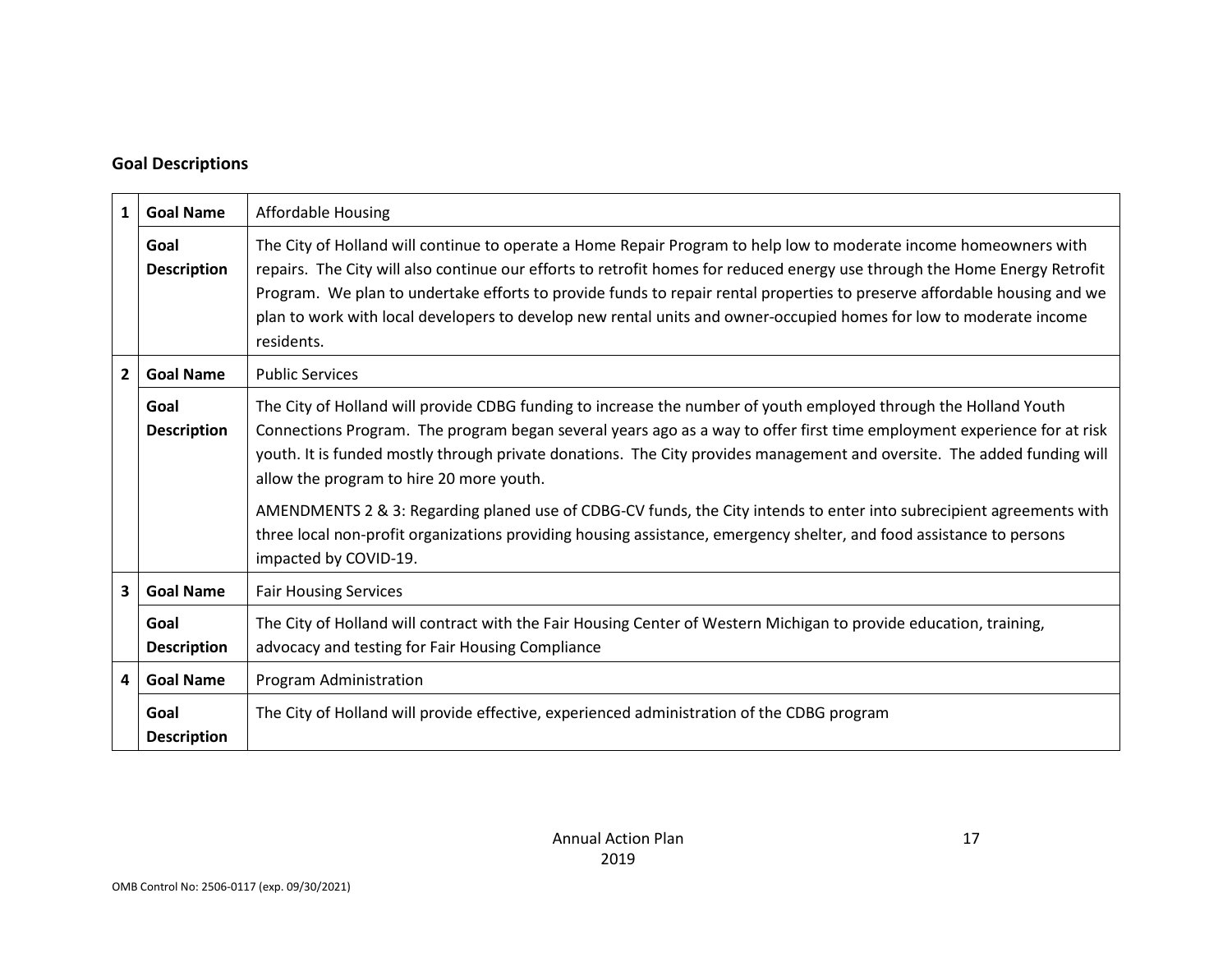| <b>Goal Name</b>   | Public Improvements                                                                                                 |
|--------------------|---------------------------------------------------------------------------------------------------------------------|
| Goal               | The City of Holland will replace sidewalks along pathways to schools and parks in low income neighborhoods. We will |
| <b>Description</b> | install missing sidewalks to complete pathways.                                                                     |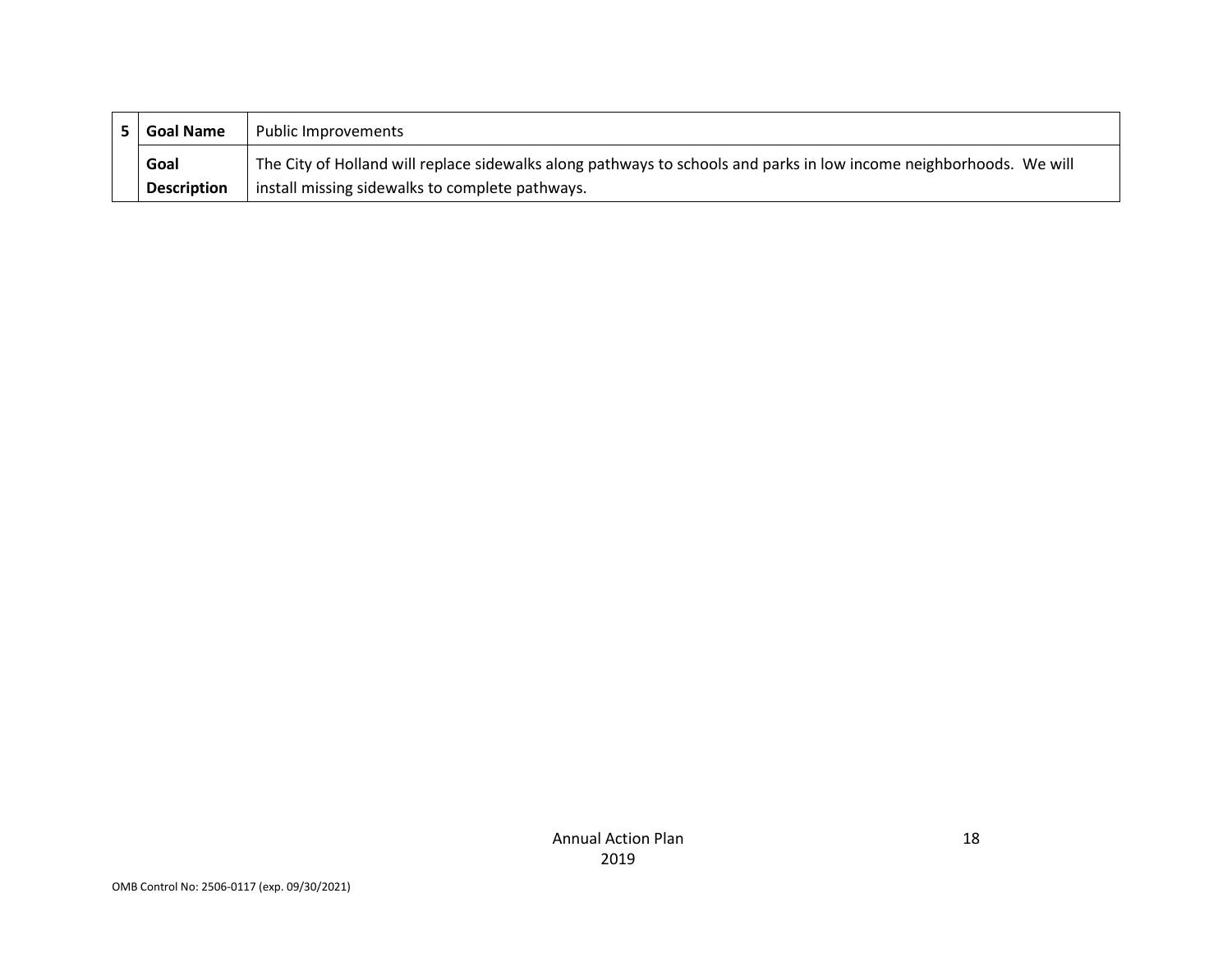### **Projects**

### **AP-35 Projects – 91.220(d)**

### **Introduction**

For Fiscal Year 2019-2020 The City of Holland expects to receive Community Development Block Grant Funds of \$330,994; including \$10,000 of program income, for a total budget of \$340,994. Eighty percent (80%) of the funds will go to projects and activities that will directly benefit low-income persons or neighborhoods.

### **Projects**

| #              | <b>Project Name</b>                  |
|----------------|--------------------------------------|
| $\mathbf{1}$   | Administration                       |
| $\overline{2}$ | <b>Public Notices-Administration</b> |
| 3              | <b>Fair Housing</b>                  |
| 4              | Home Repair Program                  |
| 5              | Home Energy Retrofit Program         |
| 7              | Youth Employment                     |
| 8              | Sidewalk Replacement                 |
| 9              | <b>CV-Food Assistance</b>            |
| 10             | <b>CV-Homeless Shelter</b>           |
| 11             | <b>CV-Homeless Prevention</b>        |

**Table 7 - Project Information**

### **Describe the reasons for allocation priorities and any obstacles to addressing underserved needs.**

The City of Holland has historically funded the Fair Housing Center of West Michigan to further fair housing in our community. A large portion of the CDBG grant is used for the City of Holland's Home Repair Program and Home Energy Retrofit Program, which assists low-income home owners with funding repairs made at their homes. The Consultation process identified unmet need for affordable housing, youth employment and sidewalk replacement that could be addressed with CDBG funds. The main obstacle to meeting the many community development needs facing the City is the limited amount of money that City has, both from our own general fund and the entitlement funds we receive from HUD. The Home Energy Retrofit program is new and was slow to get started. Because of this we have the opportunity to make some funds available for new activities. Our Consolidated Plan was amended to add these goals.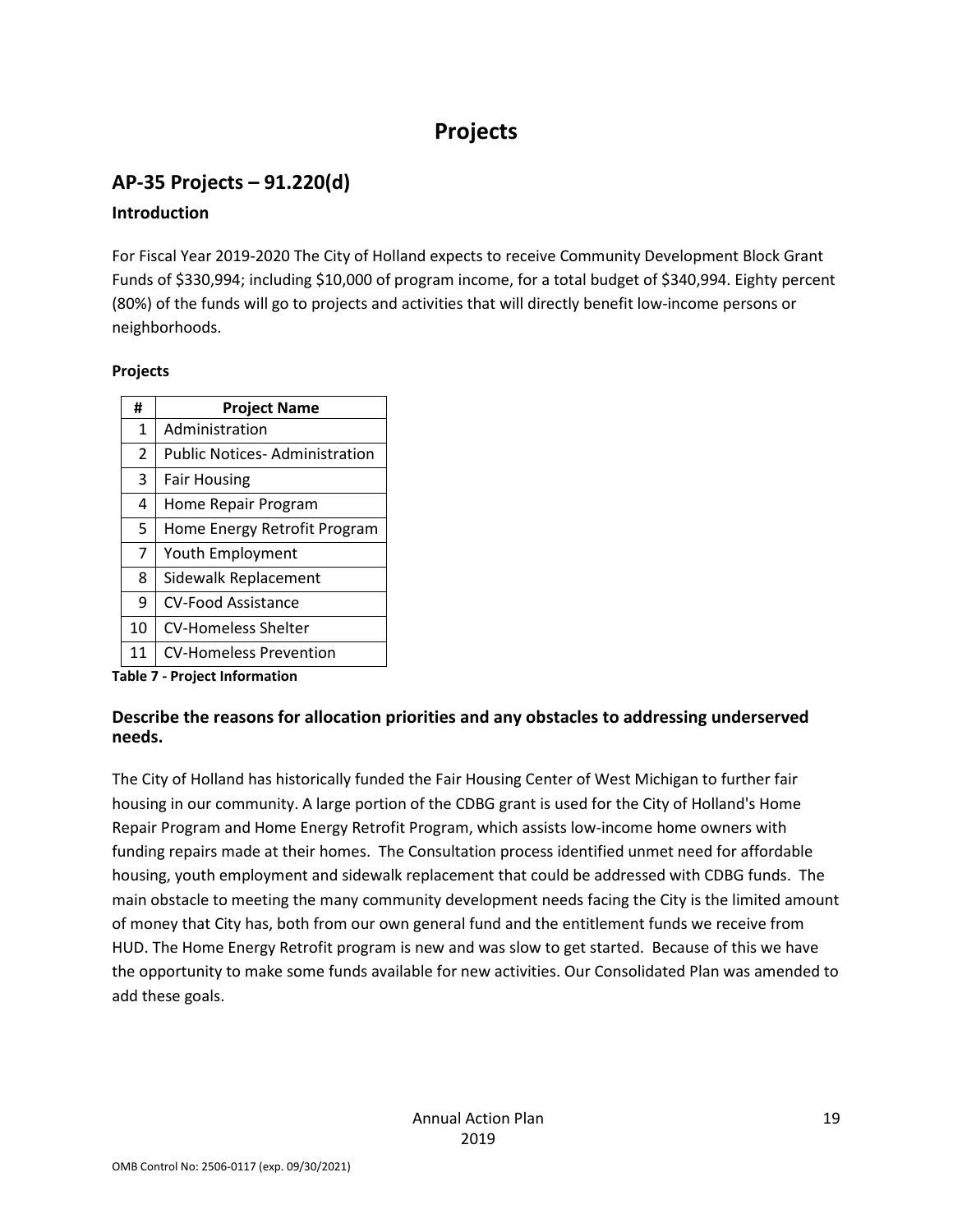### **AP-38 Project Summary**

**Project Summary Information**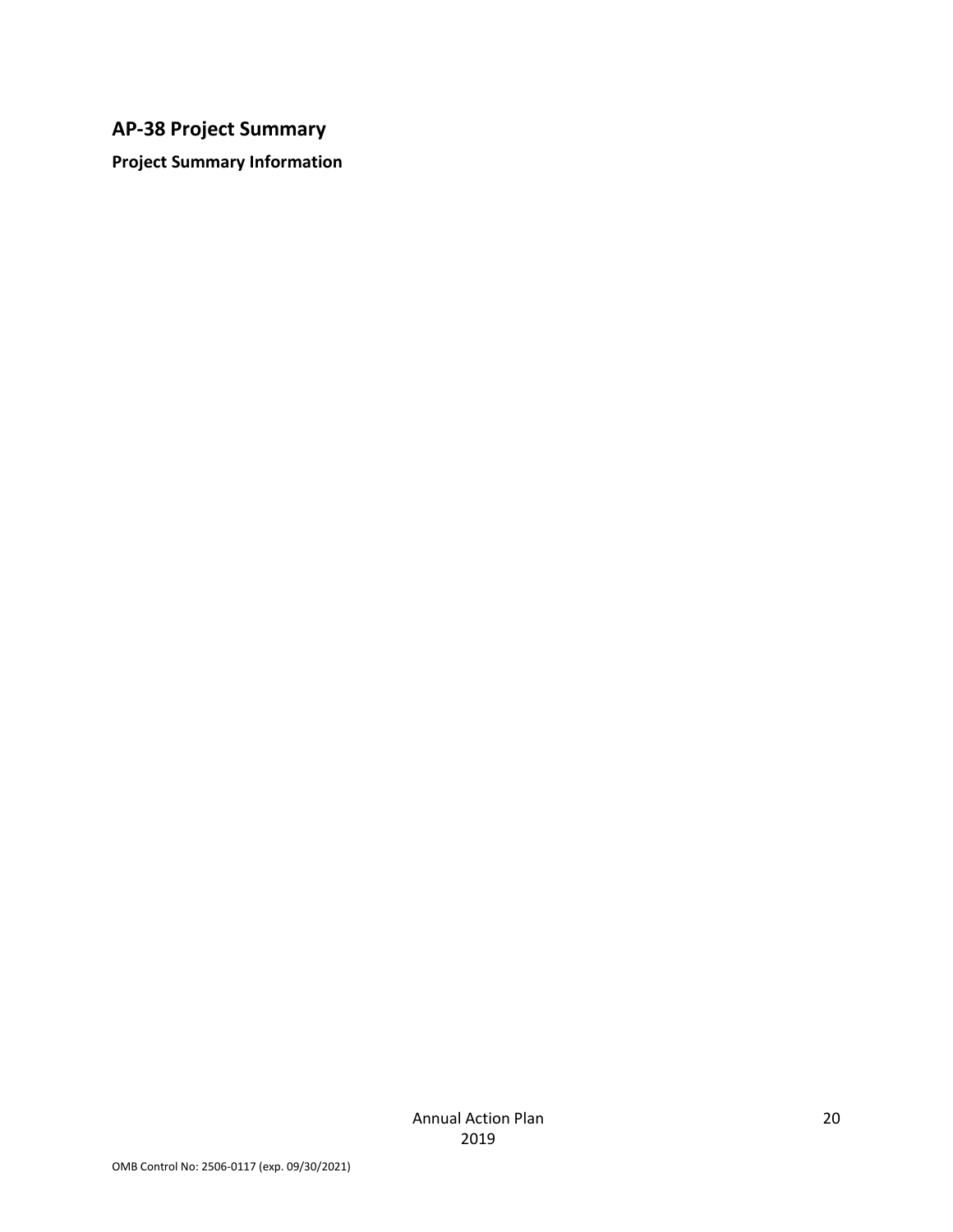| $\mathbf{1}$   | <b>Project Name</b>                                                                                     | Administration                                                                                                                                                                                                                                     |
|----------------|---------------------------------------------------------------------------------------------------------|----------------------------------------------------------------------------------------------------------------------------------------------------------------------------------------------------------------------------------------------------|
|                | <b>Target Area</b>                                                                                      | City of Holland Low Income Areas                                                                                                                                                                                                                   |
|                | <b>Goals Supported</b>                                                                                  | Program Administration                                                                                                                                                                                                                             |
|                | <b>Needs Addressed</b>                                                                                  | Program Administration                                                                                                                                                                                                                             |
|                | <b>Funding</b>                                                                                          | CDBG: \$52,470<br>CDBG-CV: \$19,446                                                                                                                                                                                                                |
|                | <b>Description</b>                                                                                      | The City of Holland will provide effective administration of the CDBG<br>Program. \$35,552.64 of the estimated funding amount below will be<br>drawn from carry-forward funds.                                                                     |
|                | <b>Target Date</b>                                                                                      | 6/30/2021                                                                                                                                                                                                                                          |
|                | <b>Estimate the number</b><br>and type of families<br>that will benefit from<br>the proposed activities | All residents utilizing any of the CDBG funded programs will benefit<br>from the administration of the program.                                                                                                                                    |
|                | <b>Location Description</b>                                                                             | Program administration will take place at City Hall, 270 S. River,<br>Holland, MI 49423                                                                                                                                                            |
|                | <b>Planned Activities</b>                                                                               | Sidewalk replacement, Home Repairs and Improvement, Affordable<br>Housing Development, Youth Employment, Fair Housing Services, as<br>well as administration of the program are planned activities                                                 |
| $\overline{2}$ | <b>Project Name</b>                                                                                     | <b>Public Notices-Administration</b>                                                                                                                                                                                                               |
|                | <b>Target Area</b>                                                                                      | City of Holland Low Income Areas                                                                                                                                                                                                                   |
|                | <b>Goals Supported</b>                                                                                  | Program Administration                                                                                                                                                                                                                             |
|                | <b>Needs Addressed</b>                                                                                  | Program Administration                                                                                                                                                                                                                             |
|                | <b>Funding</b>                                                                                          | CDBG: \$2,000                                                                                                                                                                                                                                      |
|                | <b>Description</b>                                                                                      | The City of Holland desires public participation in the development and<br>review of our CDBG funded activities. We utilize the Holland Sentinel<br>to publish notices for the Consolidated Plan as required by our Citizen<br>Participation Plan. |
|                | <b>Target Date</b>                                                                                      | 6/30/2020                                                                                                                                                                                                                                          |
|                | <b>Estimate the number</b><br>and type of families<br>that will benefit from<br>the proposed activities |                                                                                                                                                                                                                                                    |
|                | <b>Location Description</b>                                                                             | This amount is for publishing public notices in the Holland Sentinel                                                                                                                                                                               |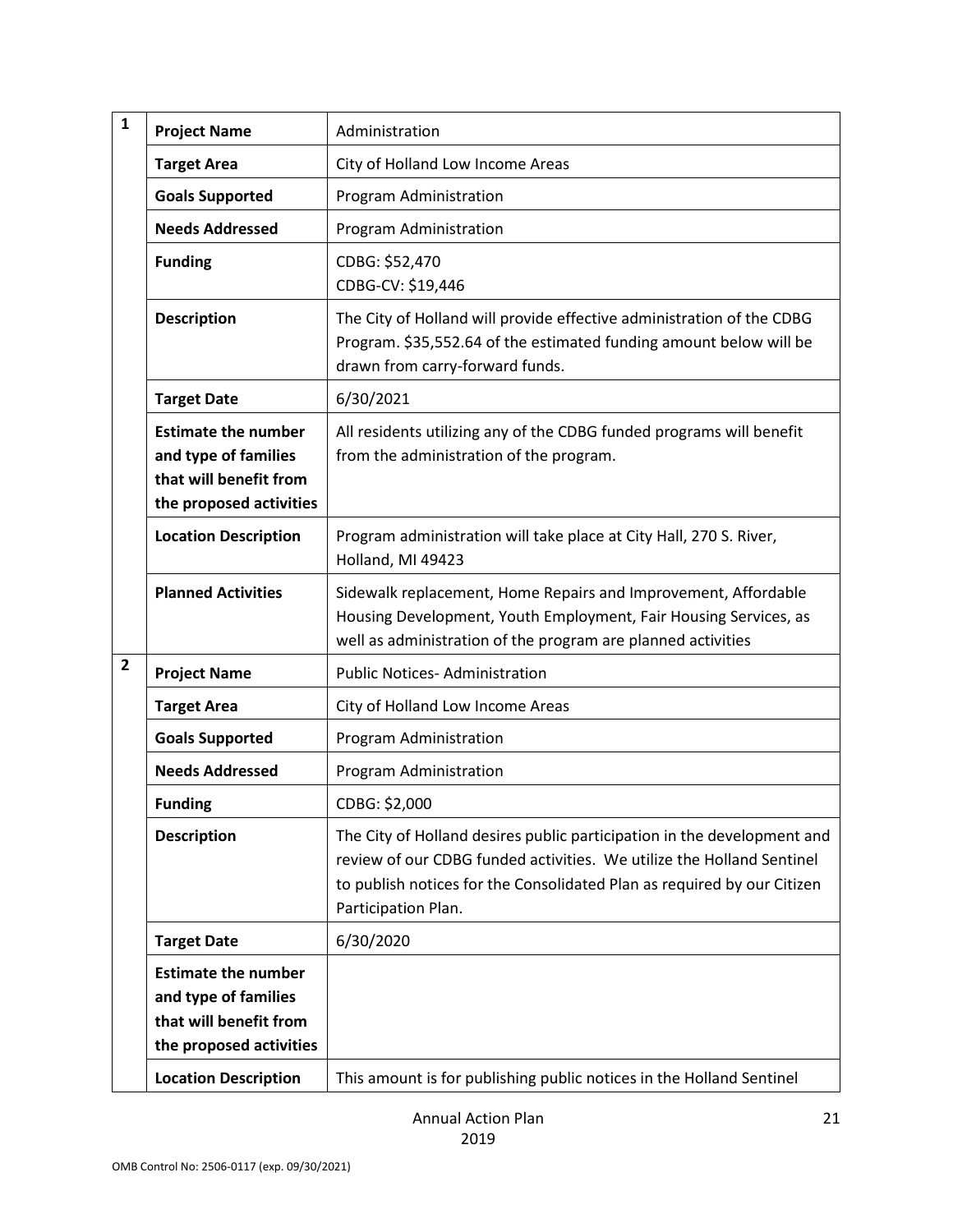|   | <b>Planned Activities</b>                                                                               | <b>Public Notices/Newspaper Advertising</b>                                                                                                                                                                      |
|---|---------------------------------------------------------------------------------------------------------|------------------------------------------------------------------------------------------------------------------------------------------------------------------------------------------------------------------|
| 3 | <b>Project Name</b>                                                                                     | <b>Fair Housing</b>                                                                                                                                                                                              |
|   | <b>Target Area</b>                                                                                      | City of Holland Low Income Areas                                                                                                                                                                                 |
|   | <b>Goals Supported</b>                                                                                  | <b>Fair Housing Services</b>                                                                                                                                                                                     |
|   | <b>Needs Addressed</b>                                                                                  | <b>Fair Housing Services</b>                                                                                                                                                                                     |
|   | <b>Funding</b>                                                                                          | CDBG: \$10,000                                                                                                                                                                                                   |
|   | <b>Description</b>                                                                                      | Provide Fair Housing Services to residents of the City of Holland.                                                                                                                                               |
|   | <b>Target Date</b>                                                                                      | 6/30/2020                                                                                                                                                                                                        |
|   | <b>Estimate the number</b><br>and type of families<br>that will benefit from<br>the proposed activities |                                                                                                                                                                                                                  |
|   | <b>Location Description</b>                                                                             | Throughout the City of Holland, Fair Housing will be utilized and testing<br>will be done by the Fair Housing Center of West Michigan.                                                                           |
|   | <b>Planned Activities</b>                                                                               | Planned Activities include Fair Housing Testing, advocacy and<br>education for landlords and real estate professionals.                                                                                          |
| 4 | <b>Project Name</b>                                                                                     | Home Repair Program                                                                                                                                                                                              |
|   | <b>Target Area</b>                                                                                      | City of Holland Low Income Areas                                                                                                                                                                                 |
|   | <b>Goals Supported</b>                                                                                  | <b>Affordable Housing</b>                                                                                                                                                                                        |
|   | <b>Needs Addressed</b>                                                                                  | <b>Affordable Housing</b>                                                                                                                                                                                        |
|   | <b>Funding</b>                                                                                          | CDBG: \$120,524                                                                                                                                                                                                  |
|   | <b>Description</b>                                                                                      | The City will continue its successful Home Repair Program to help low<br>income home owners with needed repairs. \$33,657.43 of the<br>estimated funding amount below will be drawn from carry-forward<br>funds. |
|   | <b>Target Date</b>                                                                                      | 6/30/2020                                                                                                                                                                                                        |
|   | <b>Estimate the number</b><br>and type of families<br>that will benefit from<br>the proposed activities | An estimated 40 low-income households.                                                                                                                                                                           |
|   | <b>Location Description</b>                                                                             | Low-income households throughout the City limits of Holland.                                                                                                                                                     |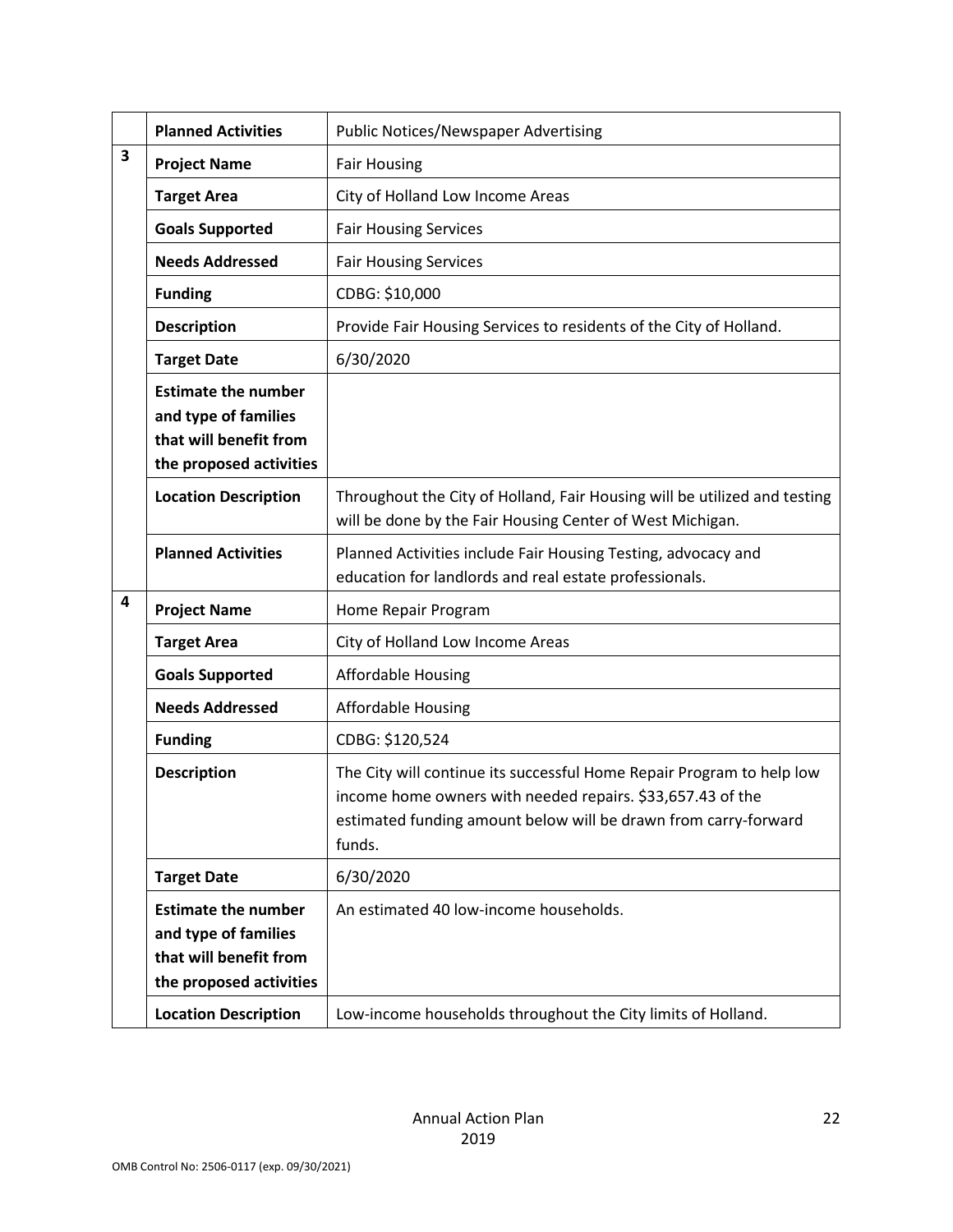|   | <b>Planned Activities</b>                                                                               | Planned activities include roof replacements, furnace replacements,<br>plumbing repairs, electrical repairs, siding, windows, and insulation,<br>but will not be limited to these categories.                                                                                                                                                                                   |
|---|---------------------------------------------------------------------------------------------------------|---------------------------------------------------------------------------------------------------------------------------------------------------------------------------------------------------------------------------------------------------------------------------------------------------------------------------------------------------------------------------------|
| 5 | <b>Project Name</b>                                                                                     | Home Energy Retrofit Program                                                                                                                                                                                                                                                                                                                                                    |
|   | <b>Target Area</b>                                                                                      | City of Holland Low Income Areas                                                                                                                                                                                                                                                                                                                                                |
|   | <b>Goals Supported</b>                                                                                  | <b>Affordable Housing</b>                                                                                                                                                                                                                                                                                                                                                       |
|   | <b>Needs Addressed</b>                                                                                  | <b>Affordable Housing</b>                                                                                                                                                                                                                                                                                                                                                       |
|   | <b>Funding</b>                                                                                          | CDBG: \$30,000                                                                                                                                                                                                                                                                                                                                                                  |
|   | <b>Description</b>                                                                                      | As a part of our Community Energy Plan, the City of Holland will<br>provide grants for deep home energy retrofit work to low to moderate<br>income homeowners.                                                                                                                                                                                                                  |
|   | <b>Target Date</b>                                                                                      | 6/30/2020                                                                                                                                                                                                                                                                                                                                                                       |
|   | <b>Estimate the number</b><br>and type of families<br>that will benefit from<br>the proposed activities | Five low-income households                                                                                                                                                                                                                                                                                                                                                      |
|   | <b>Location Description</b>                                                                             | Low-income households throughout the City of Holland                                                                                                                                                                                                                                                                                                                            |
|   | <b>Planned Activities</b>                                                                               | An energy audit will be conducted prior to the renovation<br>work. Afterward homeowners will be encouraged to do repairs that<br>will have the best return on investment for energy savings. In addition<br>to CDBG grants for qualified households, the City and our Board of<br>Public works will offer other incentives including on-bill financing for<br>the improvements. |
| 6 | <b>Project Name</b>                                                                                     | Youth Employment                                                                                                                                                                                                                                                                                                                                                                |
|   | <b>Target Area</b>                                                                                      | City of Holland Low Income Areas                                                                                                                                                                                                                                                                                                                                                |
|   | <b>Goals Supported</b>                                                                                  | <b>Public Services</b>                                                                                                                                                                                                                                                                                                                                                          |
|   | <b>Needs Addressed</b>                                                                                  | <b>Public Services</b>                                                                                                                                                                                                                                                                                                                                                          |
|   | <b>Funding</b>                                                                                          | CDBG: \$21,000                                                                                                                                                                                                                                                                                                                                                                  |
|   | <b>Description</b>                                                                                      | The City of Holland will hire and engage 16 youth, predominantly<br>during the summer, for an employment and work skills training<br>program. \$7,576.70 of the estimated funding amount below will be<br>drawn from carry-forward funds.                                                                                                                                       |
|   | <b>Target Date</b>                                                                                      |                                                                                                                                                                                                                                                                                                                                                                                 |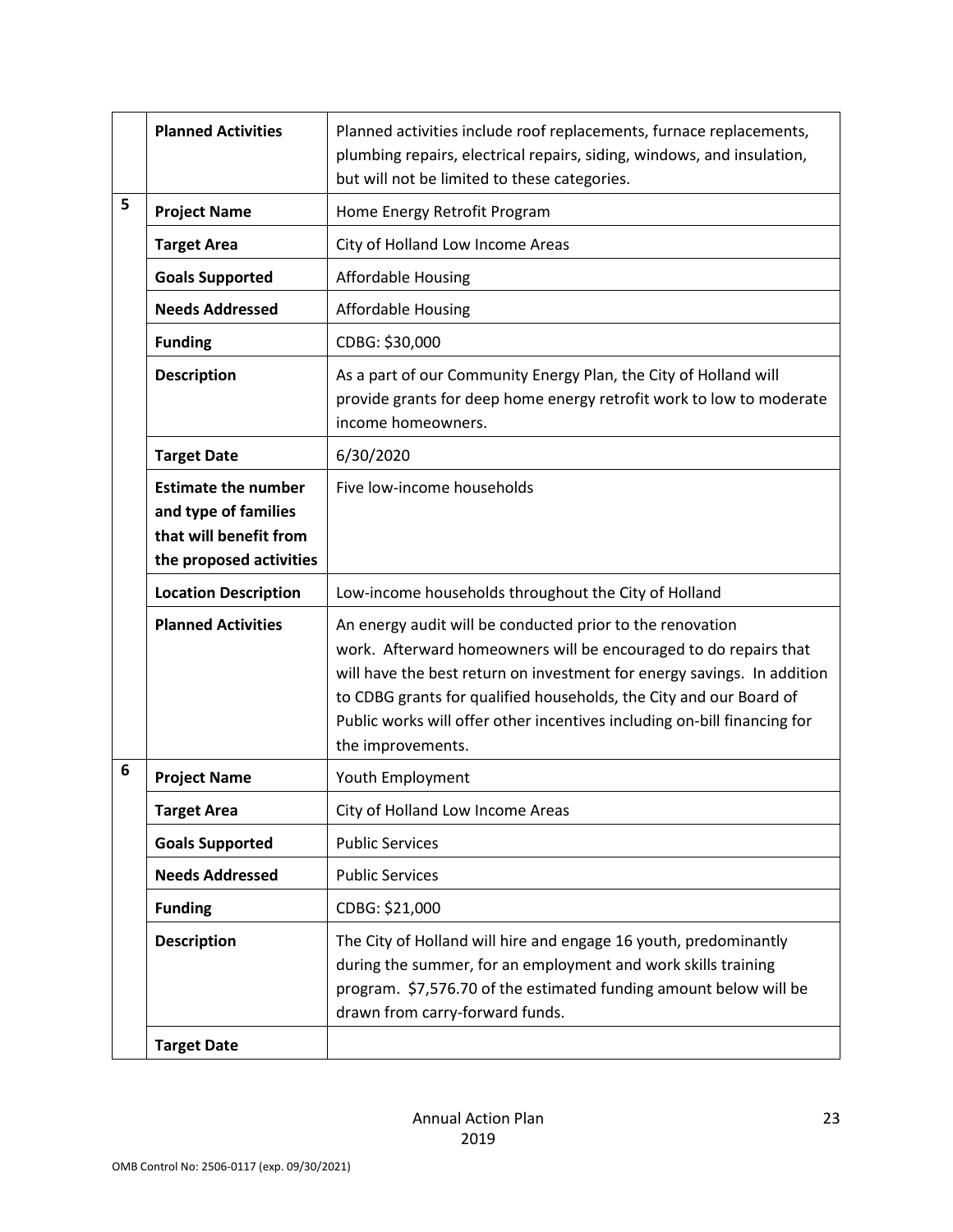|                         | <b>Estimate the number</b><br>and type of families<br>that will benefit from<br>the proposed activities | 20 youth in the City of Holland                                                                                                                                |
|-------------------------|---------------------------------------------------------------------------------------------------------|----------------------------------------------------------------------------------------------------------------------------------------------------------------|
|                         | <b>Location Description</b>                                                                             | Low income families throughout the City limits of Holland                                                                                                      |
|                         | <b>Planned Activities</b>                                                                               | Summer employment of at-risk youth.                                                                                                                            |
| $\overline{\mathbf{z}}$ | <b>Project Name</b>                                                                                     | Sidewalk Replacement                                                                                                                                           |
|                         | <b>Target Area</b>                                                                                      | City of Holland Low Income Areas                                                                                                                               |
|                         | <b>Goals Supported</b>                                                                                  | <b>Public Improvements</b>                                                                                                                                     |
|                         | <b>Needs Addressed</b>                                                                                  | <b>Public Improvements</b>                                                                                                                                     |
|                         | <b>Funding</b>                                                                                          | CDBG: \$75,000                                                                                                                                                 |
|                         | <b>Description</b>                                                                                      | The City of Holland will replace sidewalks and install new sidewalks on<br>routes to City Parks and public schools in low to moderate income<br>neighborhoods. |
|                         | <b>Target Date</b>                                                                                      | 6/30/2020                                                                                                                                                      |
|                         | <b>Estimate the number</b><br>and type of families<br>that will benefit from<br>the proposed activities | All families living in low income neighborhoods will benefit from<br>utilizing safe walking paths to the parks and schools in their areas.                     |
|                         | <b>Location Description</b>                                                                             | The City of Holland will replace sidewalks and install new sidewalks on<br>routes to City Parks and public schools in low to moderate income<br>neighborhoods. |
|                         | <b>Planned Activities</b>                                                                               | Install new sidewalks in low to moderate income neighborhoods.                                                                                                 |
| 8                       | <b>Project Name</b>                                                                                     | <b>CV-Food Assistance</b>                                                                                                                                      |
|                         | <b>Target Area</b>                                                                                      | City of Holland Low Income Areas                                                                                                                               |
|                         | <b>Goals Supported</b>                                                                                  | <b>Public Services</b>                                                                                                                                         |
|                         | <b>Needs Addressed</b>                                                                                  | <b>Public Services</b>                                                                                                                                         |
|                         | <b>Funding</b>                                                                                          | CDBG-CV: \$163,000                                                                                                                                             |
|                         | <b>Description</b>                                                                                      | Support for food assistance program serving City of Holland residents<br>experiencing effects of COVID-19.                                                     |
|                         | <b>Target Date</b>                                                                                      | 12/31/2022                                                                                                                                                     |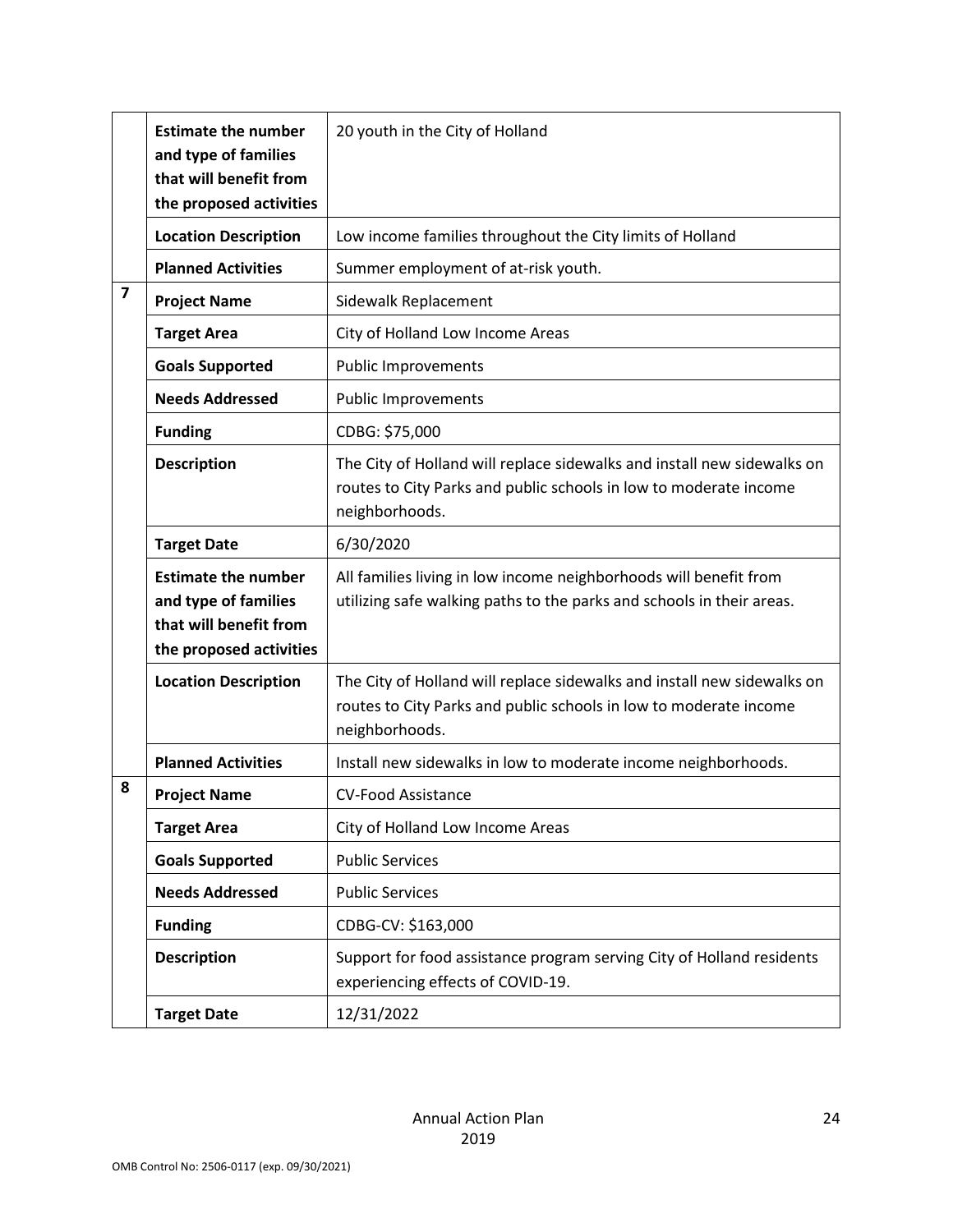|    | <b>Estimate the number</b><br>and type of families<br>that will benefit from<br>the proposed activities | 2000 low- to moderate-income individuals                                                                                                                                                             |
|----|---------------------------------------------------------------------------------------------------------|------------------------------------------------------------------------------------------------------------------------------------------------------------------------------------------------------|
|    | <b>Location Description</b>                                                                             |                                                                                                                                                                                                      |
|    | <b>Planned Activities</b>                                                                               | Emergency food distribution via food pantry or daily lunch program<br>and resource navigation assistance provided to persons experiencing<br>economic challenges related to the effects of COVID-19. |
| 9  | <b>Project Name</b>                                                                                     | <b>CV-Homeless Shelter</b>                                                                                                                                                                           |
|    | <b>Target Area</b>                                                                                      | City of Holland Low Income Areas                                                                                                                                                                     |
|    | <b>Goals Supported</b>                                                                                  | <b>Public Services</b>                                                                                                                                                                               |
|    | <b>Needs Addressed</b>                                                                                  | <b>Public Services</b>                                                                                                                                                                               |
|    | <b>Funding</b>                                                                                          | CDBG-CV: \$64,586                                                                                                                                                                                    |
|    | <b>Description</b>                                                                                      | Support for homeless shelter services provided to persons<br>experiencing domestic violence.                                                                                                         |
|    | <b>Target Date</b>                                                                                      | 12/31/2022                                                                                                                                                                                           |
|    | <b>Estimate the number</b><br>and type of families<br>that will benefit from<br>the proposed activities | 30 persons experiencing domestic violence.                                                                                                                                                           |
|    | <b>Location Description</b>                                                                             |                                                                                                                                                                                                      |
|    | <b>Planned Activities</b>                                                                               | Support for program offering homeless shelter services and related<br>support services to persons experiencing domestic violence due at<br>least in part to effects of COVID-19.                     |
| 10 | <b>Project Name</b>                                                                                     | <b>CV-Homeless Prevention</b>                                                                                                                                                                        |
|    | <b>Target Area</b>                                                                                      | City of Holland Low Income Areas                                                                                                                                                                     |
|    | <b>Goals Supported</b>                                                                                  | <b>Public Services</b>                                                                                                                                                                               |
|    | <b>Needs Addressed</b>                                                                                  | <b>Public Services</b>                                                                                                                                                                               |
|    | <b>Funding</b>                                                                                          | CDBG-CV: \$143,000                                                                                                                                                                                   |
|    | <b>Description</b>                                                                                      | Support for program providing homelessness prevention services to<br>residents of the City of Holland.                                                                                               |
|    | <b>Target Date</b>                                                                                      | 12/31/2022                                                                                                                                                                                           |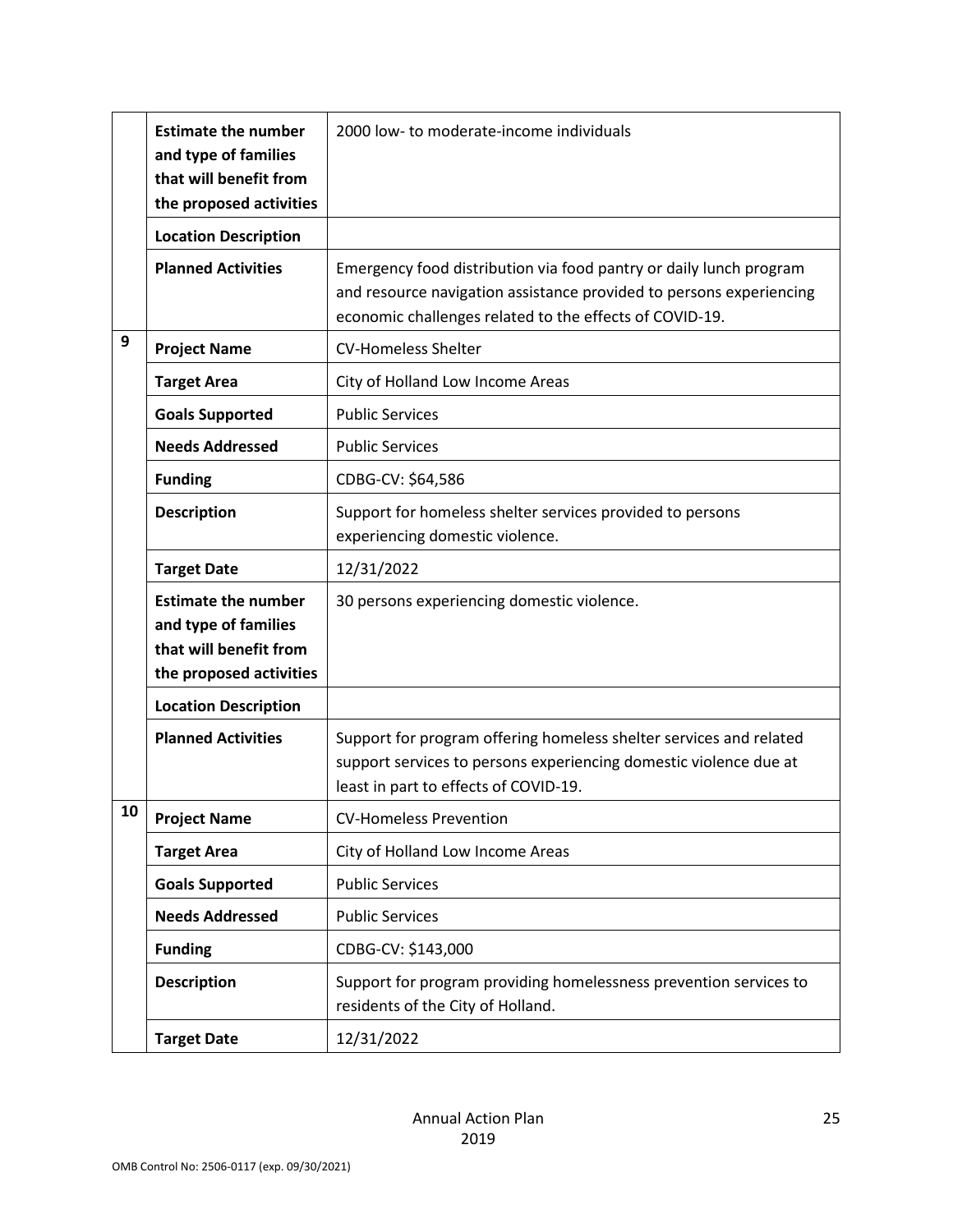| <b>Estimate the number</b><br>and type of families<br>that will benefit from<br>the proposed activities | 180 low- to moderate-income persons to be provided homelessness<br>prevention assistance.                                                                                                    |
|---------------------------------------------------------------------------------------------------------|----------------------------------------------------------------------------------------------------------------------------------------------------------------------------------------------|
| <b>Location Description</b>                                                                             |                                                                                                                                                                                              |
| <b>Planned Activities</b>                                                                               | Provision of short-term financial support (rent, security deposit, or<br>utility payments) and related supports to individuals and households<br>facing housing instability due to COVID-19. |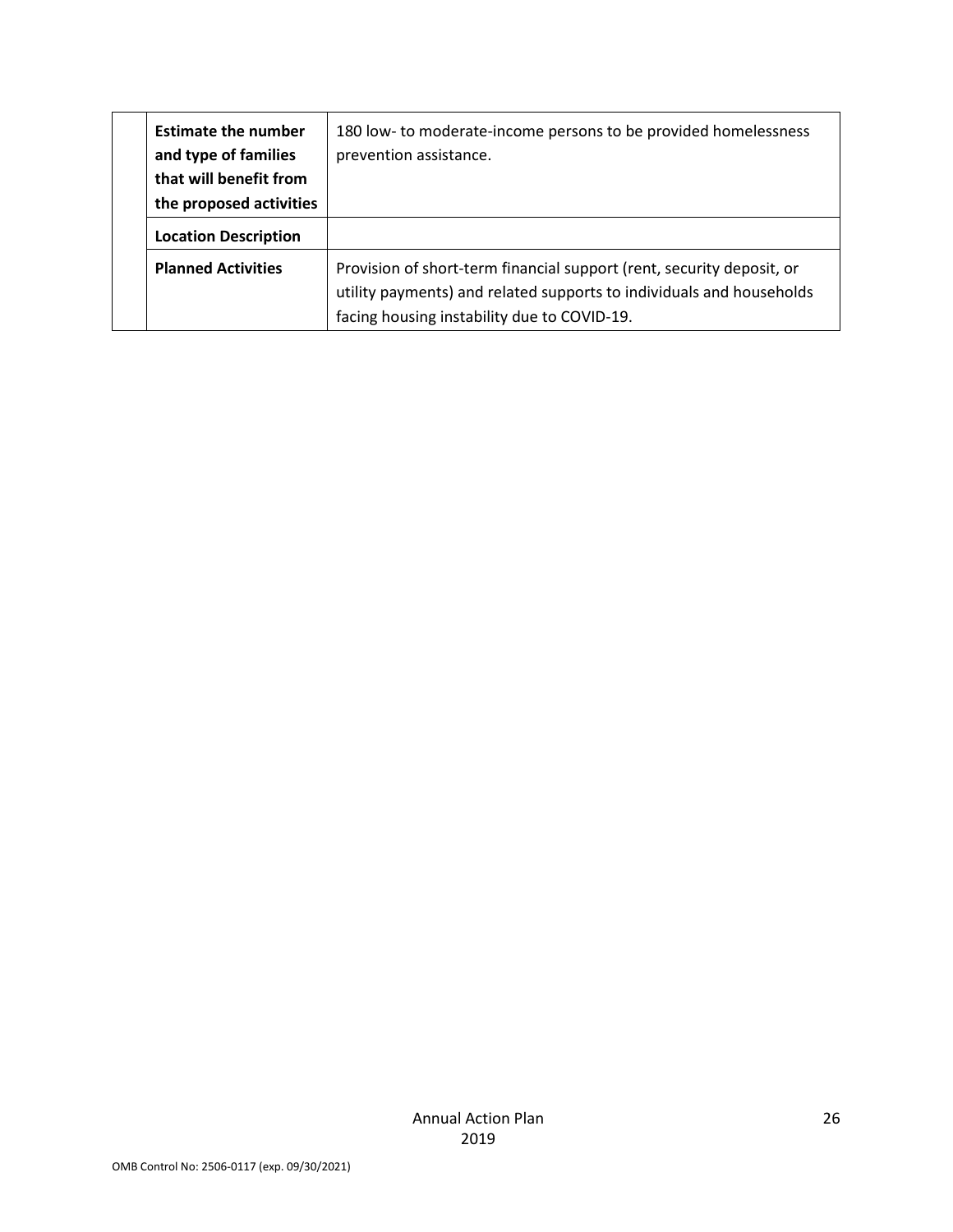### **AP-50 Geographic Distribution – 91.220(f)**

### **Description of the geographic areas of the entitlement (including areas of low-income and minority concentration) where assistance will be directed**

Most of our Programs will benefit low to moderate income households throughout the City of Holland. Our sidewalk program will benefit neighborhoods that are 51% or more low to moderate income.

#### **Geographic Distribution**

| <b>Target Area</b>                 | Percentage of Funds |
|------------------------------------|---------------------|
| City of Holland Low Income Areas I |                     |

**Table 8 - Geographic Distribution** 

### **Rationale for the priorities for allocating investments geographically**

The rationale for allocating funds to these low to moderate income areas is mostly because the infrastructure in these neighborhoods is the oldest in the City of Holland.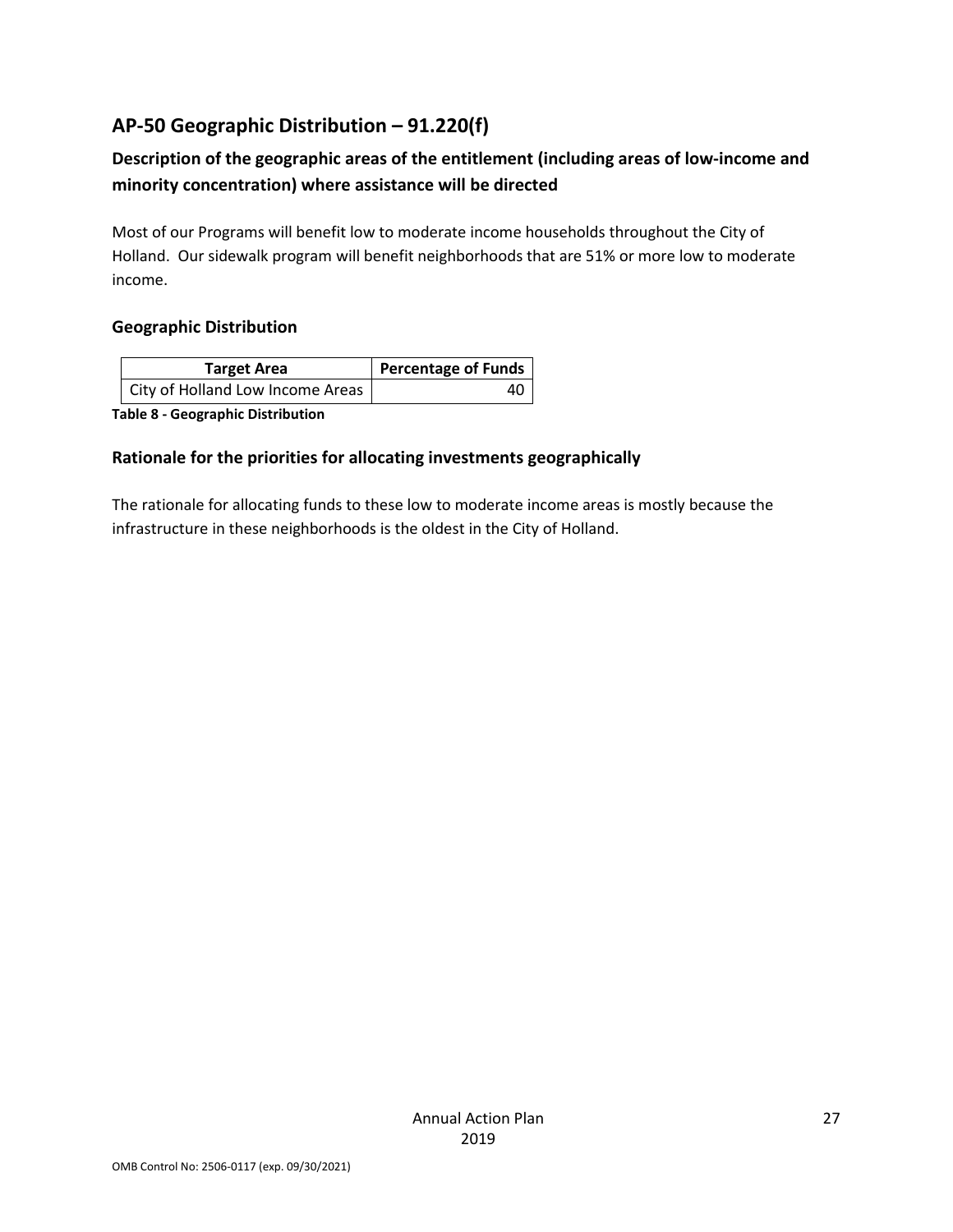### **Affordable Housing**

### **AP-55 Affordable Housing – 91.220(g) Introduction**

The City of Holland as a central city of the Holland metro area is home to a large share of affordable housing. Much of the affordable housing supply for the metro area is located within the City of Holland. For this reason, the efforts to foster affordable housing are typically done on individual homes or projects where rehabilitation assistance or energy improvements will help existing homeowners maintain or improve affordability through reduced repair cost or reduced energy costs.

While we continue to make a priority of helping low income homeowners, and advocate for the development of affordable housing throughout the metro area, we are considering the possibility of providing some funds for affordable housing development.

The City of Holland has also advocated for cooperative housing planning within the MACC metro area to encourage the development of affordable housing options in scattered sites throughout the metro area. Because Michigan is a home-rule state, these efforts are only going to be voluntary and not orchestrated by a regional government. To date progress in discussing scattered-site affordable housing has been very limited and has not resulted in any metro area plans to develop a fair share of affordable housing outside of the City of Holland.

The lack of affordable housing in our community is extremely high. Overall vacancies are scarce. When units become available they are usually bought or rented almost instantly. There is no realistic way we can address the deficit of 15,000 units in the City of Holland due to lack of available open land for development. However, we feel as this is a community priority we should allocate funds to allow us to partner with developers and rental property owners whenever possible to address this pressing community need. To address this need will provide funds for renovation of existing units, increase affordability by reducing utility expenses, and work to develop new units where possible.

| One Year Goals for the Number of Households to be Supported |    |
|-------------------------------------------------------------|----|
| <b>Homeless</b>                                             |    |
| Non-Homeless                                                | 45 |
| Special-Needs                                               |    |
| Total                                                       |    |

**Table 9 - One Year Goals for Affordable Housing by Support Requirement**

| One Year Goals for the Number of Households Supported Through |  |
|---------------------------------------------------------------|--|
| <b>Rental Assistance</b>                                      |  |
| The Production of New Units                                   |  |
| Rehab of Existing Units                                       |  |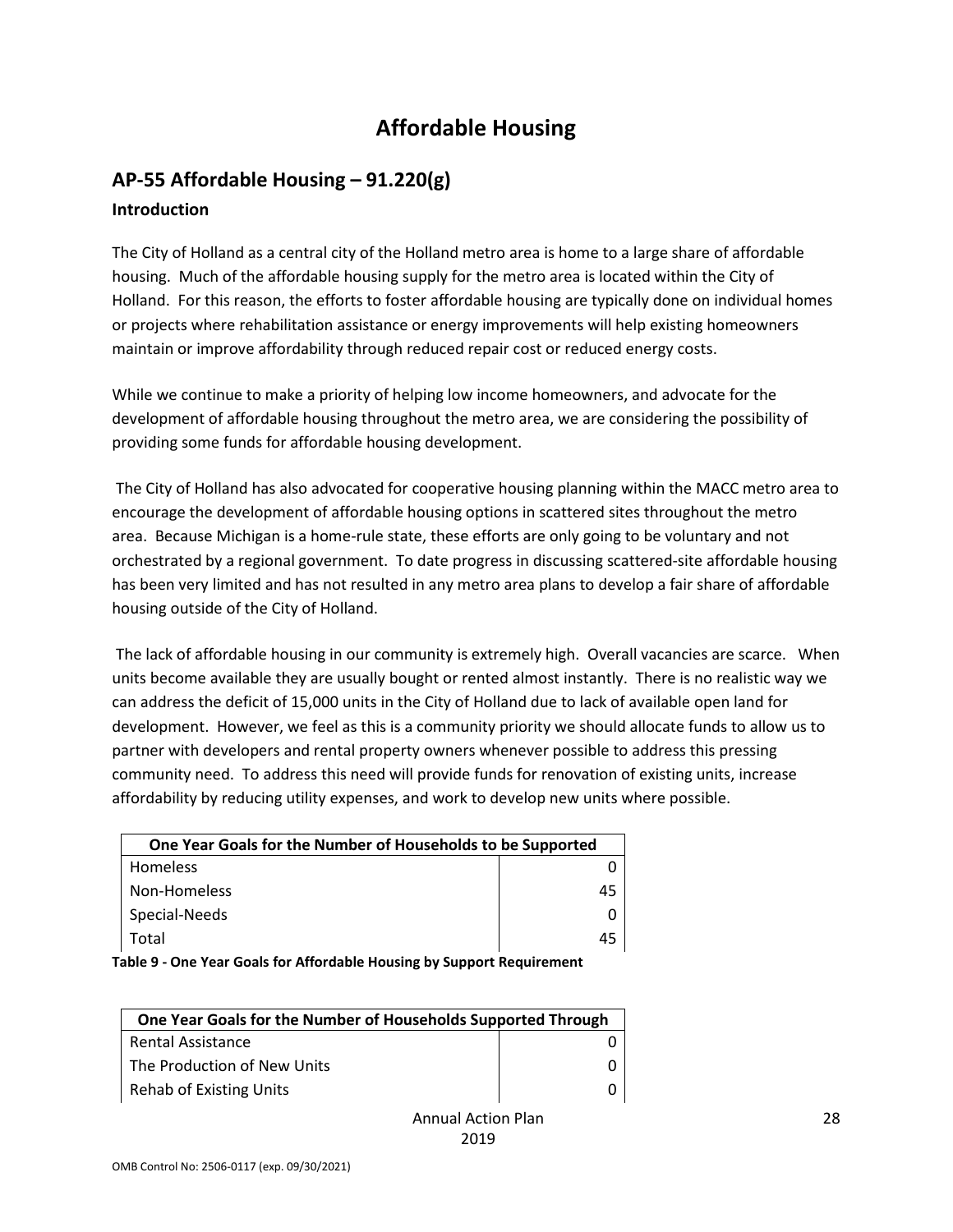| One Year Goals for the Number of Households Supported Through |  |
|---------------------------------------------------------------|--|
| <b>Acquisition of Existing Units</b>                          |  |
| l Total                                                       |  |

**Table 10 - One Year Goals for Affordable Housing by Support Type**

#### **Discussion**

The City of Holland is committed to being a positive partner in the development of our community. To this end we are concentrating on helping low income homeowners address home repair and energy improvement needs.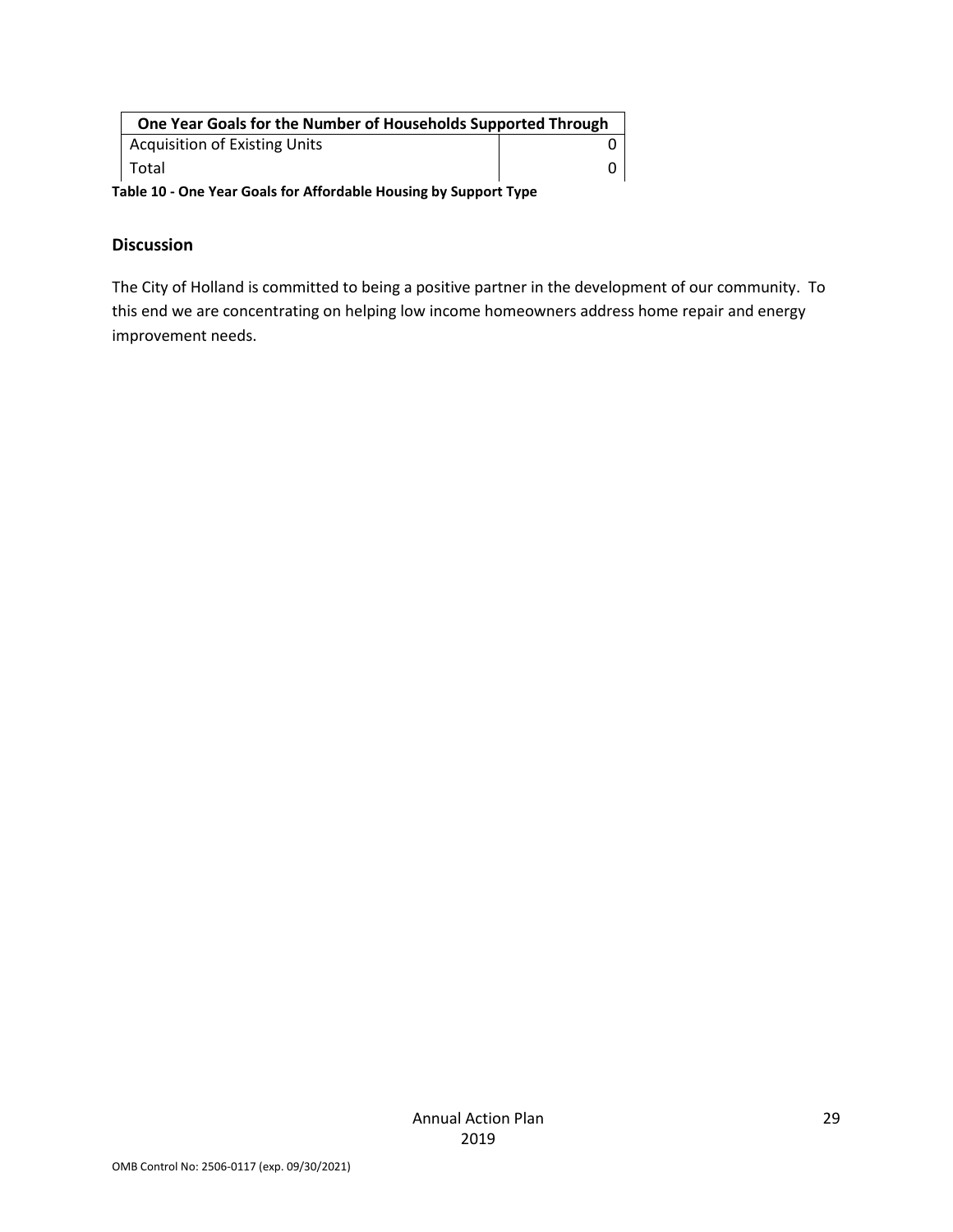### **AP-60 Public Housing** *–* **91.220(h)**

### **Introduction**

Public housing units do exist in the City of Holland; however, the assistance provided to these units is administered by the Michigan State Housing Development Authority and not by a local Public Housing Authority. With MSHDA as the public housing authority that has jurisdiction in the City of Holland, MSHDA has not been identified as a "troubled" PHA with regard to these units, which would require additional assistance for these units to be included in this plan. We are prepared as a community to offer assistance in the form or CDBG funds, PILOTS, NEZ's and other tax incentives at our disposal to assist in the development of units by MSHDA and its partners.

### **Actions planned during the next year to address the needs to public housing**

The City of Holland works with Good Samaritan Ministries which is the designated housing intake agency in our Continuum of Care. People wishing to apply for housing choice vouchers can apply though this agency. Further staff continues to work as part of the Lakeshore Housing Alliance to address community affordable housing. We are prepared to assist MSHDA, our Public Housing Agency with development of new affordable units in the City of Holland through CDBG funds and other incentives.

### **Actions to encourage public housing residents to become more involved in management and participate in homeownership**

n/a

**If the PHA is designated as troubled, describe the manner in which financial assistance will be provided or other assistance** 

n/a

### **Discussion**

Efforts to create a HUD approved county-wide public housing agency have not been realized. The State of Michigan remains the Public Housing Agency in our community and offers loans, grants and rental assistance to residents. Housing Choice Vouchers are managed by Community Development Associates, a private company. Residents access this resource through our local designated housing intake agency. Good Samaritan Ministries and through one of several project-based housing choice voucher facilities.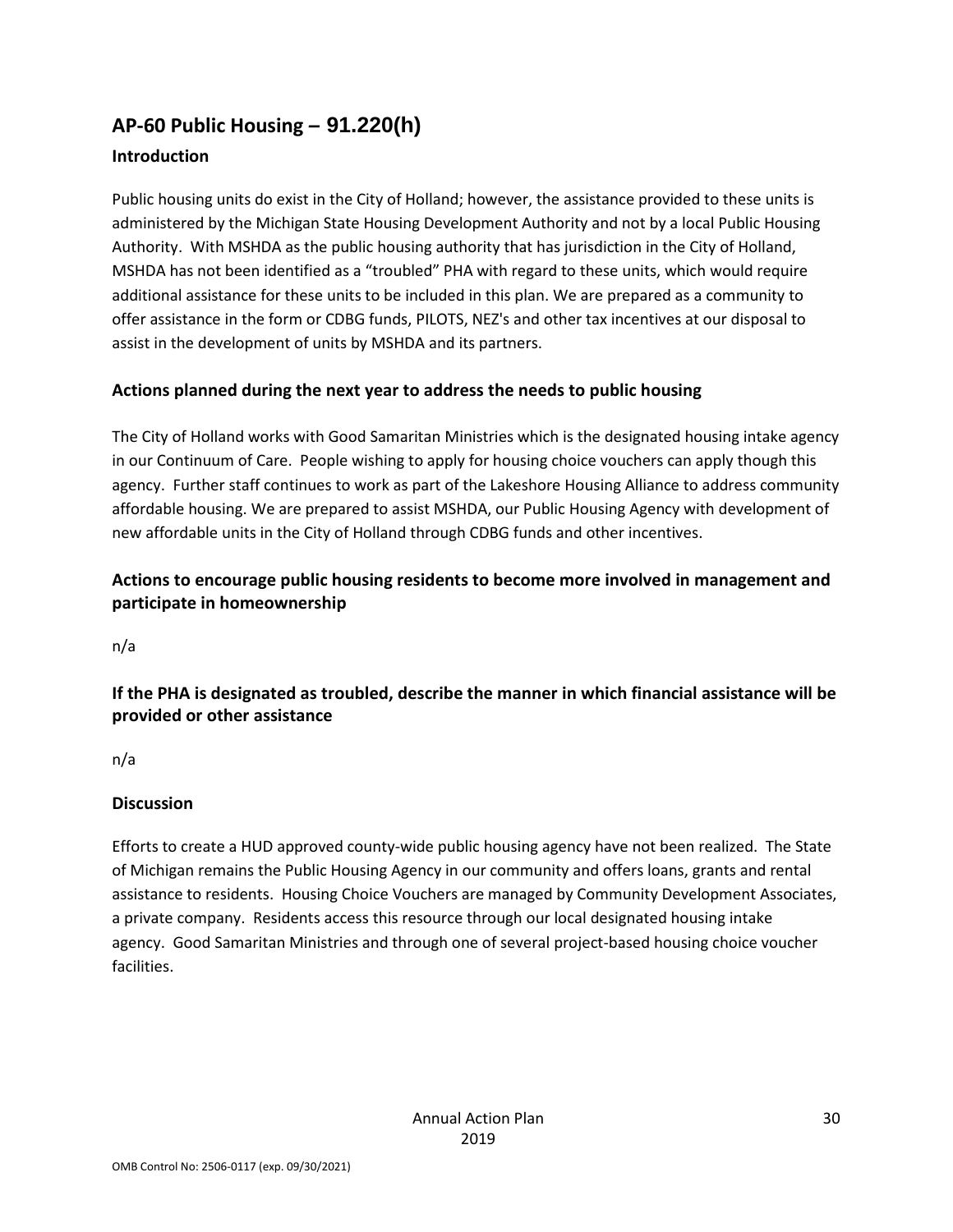## **AP-65 Homeless and Other Special Needs Activities – 91.220(i)**

#### **Introduction**

Traditionally the City has not funded homelessness activities directly. But we are an active partner in the Lakeshore Housing Alliance, and Ottawa Housing Next. One of our roles in the Lakeshore Housing Alliance is to serve on the Allocation and Accountability Committee which determines what agencies will be funded for homeless and special needs funding under the Continuum of Care.

### **Describe the jurisdictions one-year goals and actions for reducing and ending homelessness including reaching out to homeless persons (especially unsheltered persons) and assessing their individual needs.**

The City of Holland participates as a member of the Lakeshore Housing Alliance (LHA) to coordinate and plan services for homeless and other special populations. The LHA is the official Continuum of Care planning body for Ottawa County and will address these needs through the continuum of services that the City of Holland will help plan. The continuum of services will span all the way from outreach to homeless on the street through homeless prevention to emergency shelters with temporary housing and services, to transitional housing and services to foster self-sufficiency, to homeownership programs and permanent supportive housing for special needs. This ongoing work has continued for five years and will again involve the City of Holland as a solid essential partner.

### **Addressing the emergency shelter and transitional housing needs of homeless persons.**

The City of Holland Community is served by the Holland Rescue Mission that provides emergency shelter and Good Samaritan Ministries and Center for Women in Transition that provides transitional housing. While these organizations do not currently receive direct support from the City for these specific programs, the City does provide technical support as needed, as it relates to housing inspections through our rental inspection program, research, and letters of support.

**Helping homeless persons (especially chronically homeless individuals and families, families with children, veterans and their families, and unaccompanied youth) make the transition to permanent housing and independent living, including shortening the period of time that individuals and families experience homelessness, facilitating access for homeless individuals and families to affordable housing units, and preventing individuals and families who were recently homeless from becoming homeless again.**

The City of Holland Community is fortunate to have several non-profit social service agencies that provide these services; these organizations typically make up the membership of the Lakeshore Housing Alliance.

### **Helping low-income individuals and families avoid becoming homeless, especially extremely low-income individuals and families and those who are: being discharged from publicly**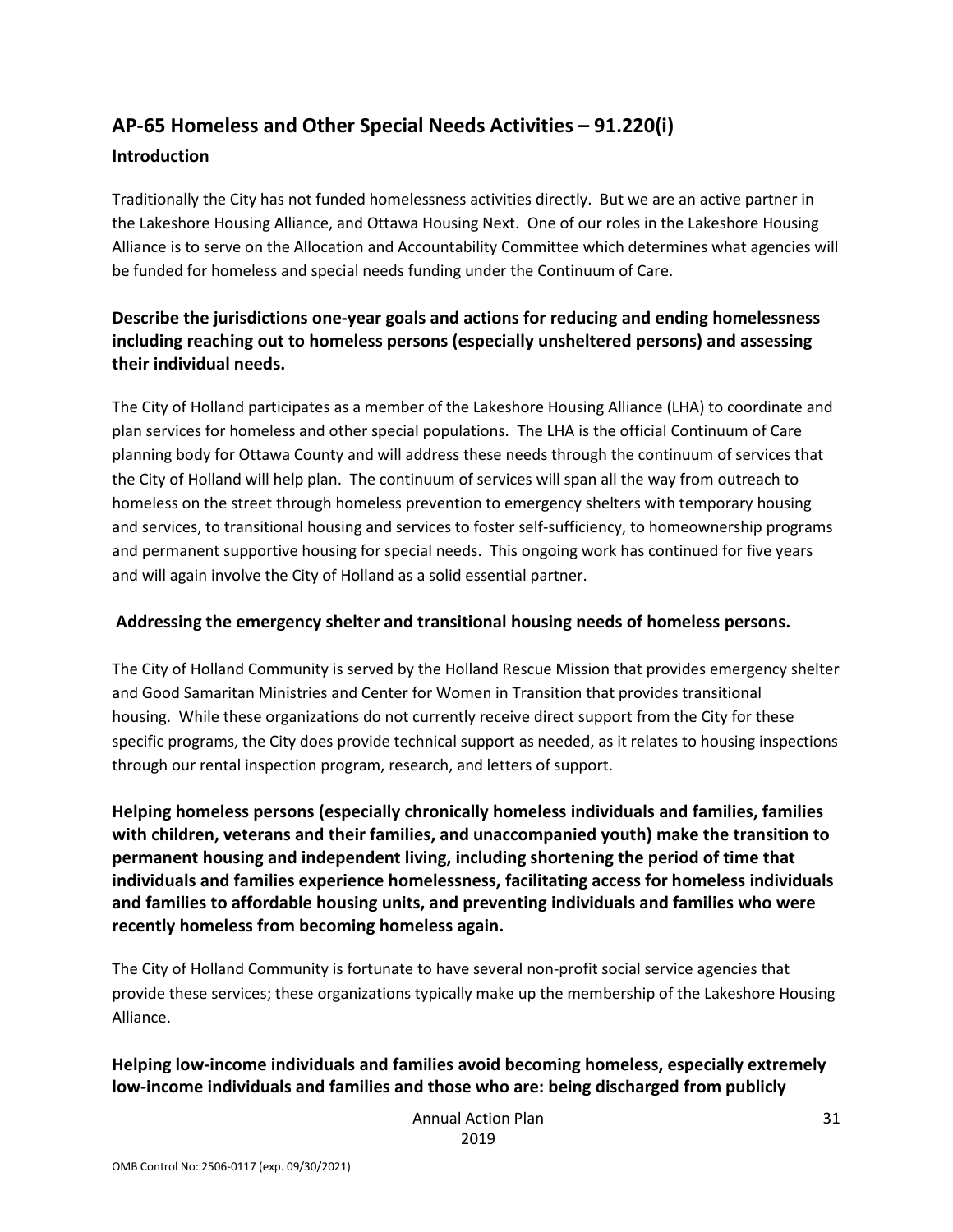**funded institutions and systems of care (such as health care facilities, mental health facilities, foster care and other youth facilities, and corrections programs and institutions); or, receiving assistance from public or private agencies that address housing, health, social services, employment, education, or youth needs.**

The City of Holland does not provide these services directly but works closely with the local Continuum of Care organizations to address homeless needs

### **Discussion**

The City of Holland through the local Continuum of Care organization is actively involved in helping meet needs of local homeless and special needs populations. This multi-jurisdictional approach to addressing these needs is desirable and much more sustainable than working independently as a city. We do not have the resources to make a significant impact on homeless and special needs issues and therefore count on regional collaboration to address the issues of these populations.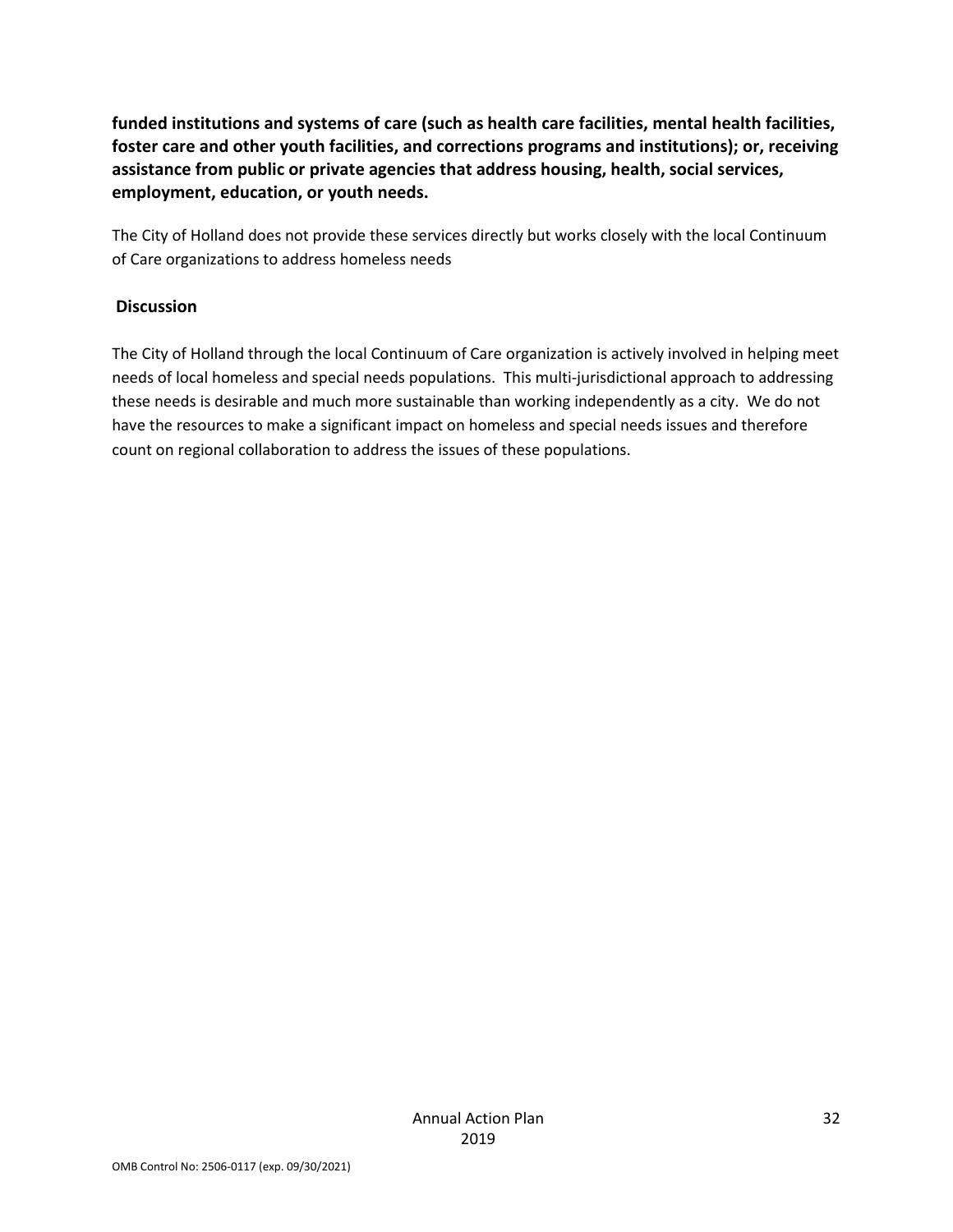### **AP-75 Barriers to affordable housing – 91.220(j)**

#### **Introduction:**

The City of Holland is already home to a large share affordable housing when considering the whole Holland housing market. Analysis done in the Five-Year Consolidated Master Plan regarding regulatory barriers to affordable housing has shown that the City of Holland is not putting up barriers to affordable housing. The amount of affordable housing in Holland verifies that fact. The biggest barrier to Affordable Housing is lack of supply. Analysis shows there is a need for an additional 15,000 housing units in our county. Our local housing market is strong and it is very difficult to find any housing, especially housing affordable to people at 60% AMI or less. One of the biggest barriers is funding. We are working with Ottawa Housing Next to try to address the availability of affordable housing in the region. The City stands prepared to offer CDBG funding, or other incentives to develop new housing.

### **Actions it planned to remove or ameliorate the negative effects of public policies that serve as barriers to affordable housing such as land use controls, tax policies affecting land, zoning ordinances, building codes, fees and charges, growth limitations, and policies affecting the return on residential investment.**

The City of Holland will continue to seek ways to work with neighboring governments to develop more scattered–site affordable housing. The City of Holland continues to work with the Lakeshore Housing Alliance to ensure that all residents will have access to Affordable Housing with the entire Holland Metro Area. In addition, we have recently been engaged in the Michigan Economic Development Corporation's (MEDC) Redevelopment Ready Communities Program. As a part of the program we will work with the MEDC to streamline our development process and eliminate barriers to development.

### **Discussion:**

The City of Holland's participation in local housing planning efforts is desirable as the need is much greater than we can address only as a city organization. These regional planning efforts are aimed at adding new affordable housing units throughout the county.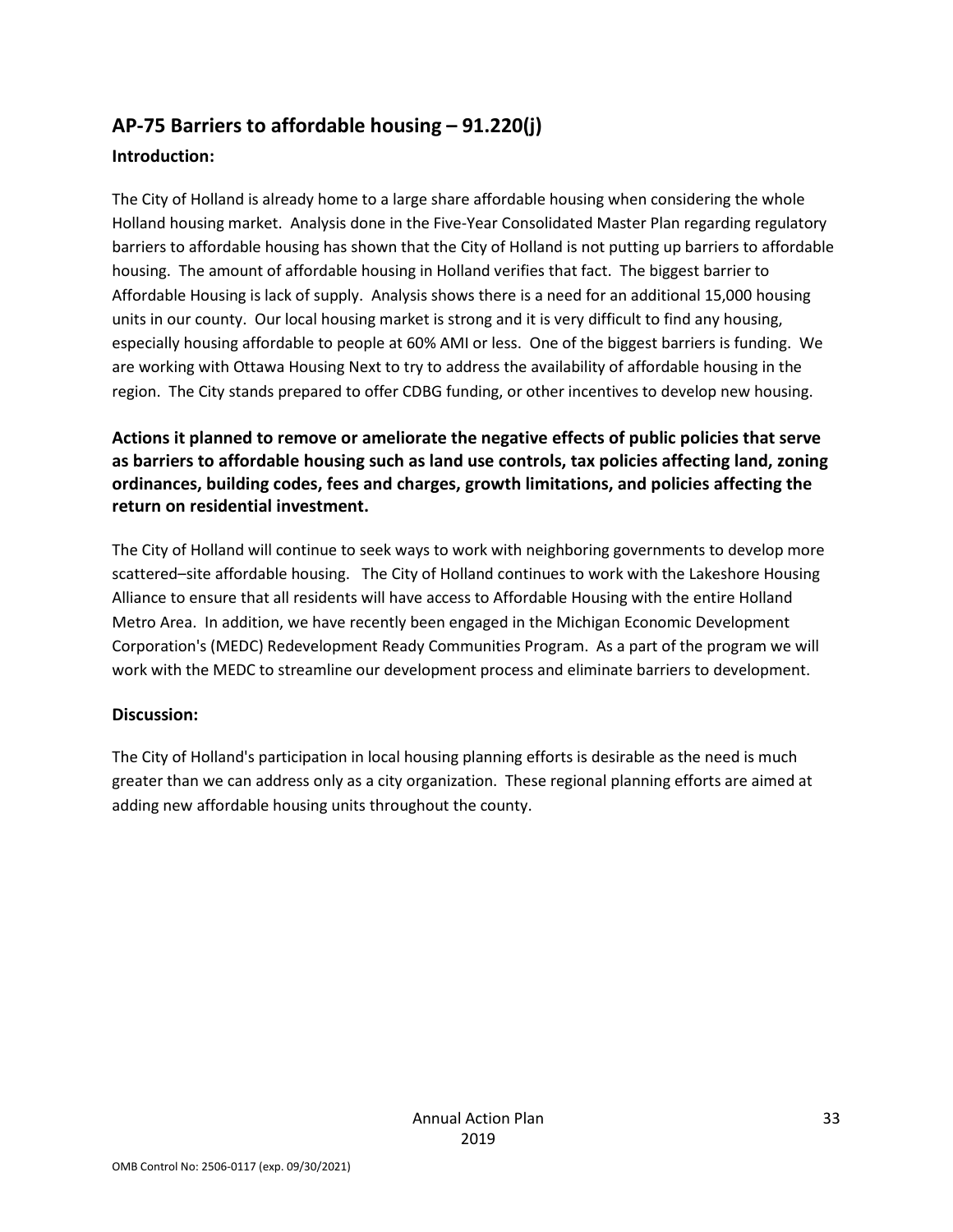# **AP-85 Other Actions – 91.220(k)**

### **Introduction:**

The City of Holland has adopted a number of activities to address underserved needs on a regional basis including the Consolidated Plan, Cooperative Housing Planning with the regional planning agency, the MACC, the Lakeshore Housing Alliance and Ottawa Housing Next. We follow EPA requirements for Lead-Based Paint Mitigation, work with many agencies to reduce poverty, develop institutional structure and enhance inter-agency coordination.

### **Actions planned to address obstacles to meeting underserved needs.**

Consolidated Planning and the use of a Consolidated Plan Strategy is the communication tool that the City of Holland uses to address under-served needs and address obstacles to meeting those needs. Agencies and citizens are encouraged to identify these types of needs that are not adequately addressed by the strategy and these under-served needs are brought in with data and information to be addressed. Through this process, under-served needs and associated obstacles are considered by the Neighborhood Improvement Committee, City Council and eventually agencies and City departments until a program or solution is brought to bear on the need. This process of identifying the under-served need and addressing the obstacles until the need is met by an activity in the Consolidated Strategy and eventually by a program or agency is precisely what the Consolidated Plan is intended to do. Action is influenced by this process and community resources/agencies are triggered to get involved and do something.

### **Actions planned to foster and maintain affordable housing.**

Much of the affordable housing supply for the metro area is located within the City of Holland. For this reason, the efforts to foster affordable housing are typically done on individual homes or projects where rehabilitation assistance or energy improvements will help existing homeowners maintain or improve affordability through reduced repair cost or reduced energy costs. However, our consultation process along with our involvement with the Lakeshore Housing Alliance and Ottawa Housing next has helped solidify regional planning for affordable housing development. Rents have gone up and housing supply has not increased to meet demands. New affordable housing still needs to be developed throughout the county and we will continue to advocate for that. The need is such that all housing partners need to increase the amount of housing developed at all levels community-wide. Affordable housing will most likely not be developed without subsidies.

The City of Holland has also advocated for cooperative housing planning within the MACC metro area to encourage the development of affordable housing options in scattered sites throughout the metro area. Because Michigan is a home-rule state, these efforts are only going to be voluntary and not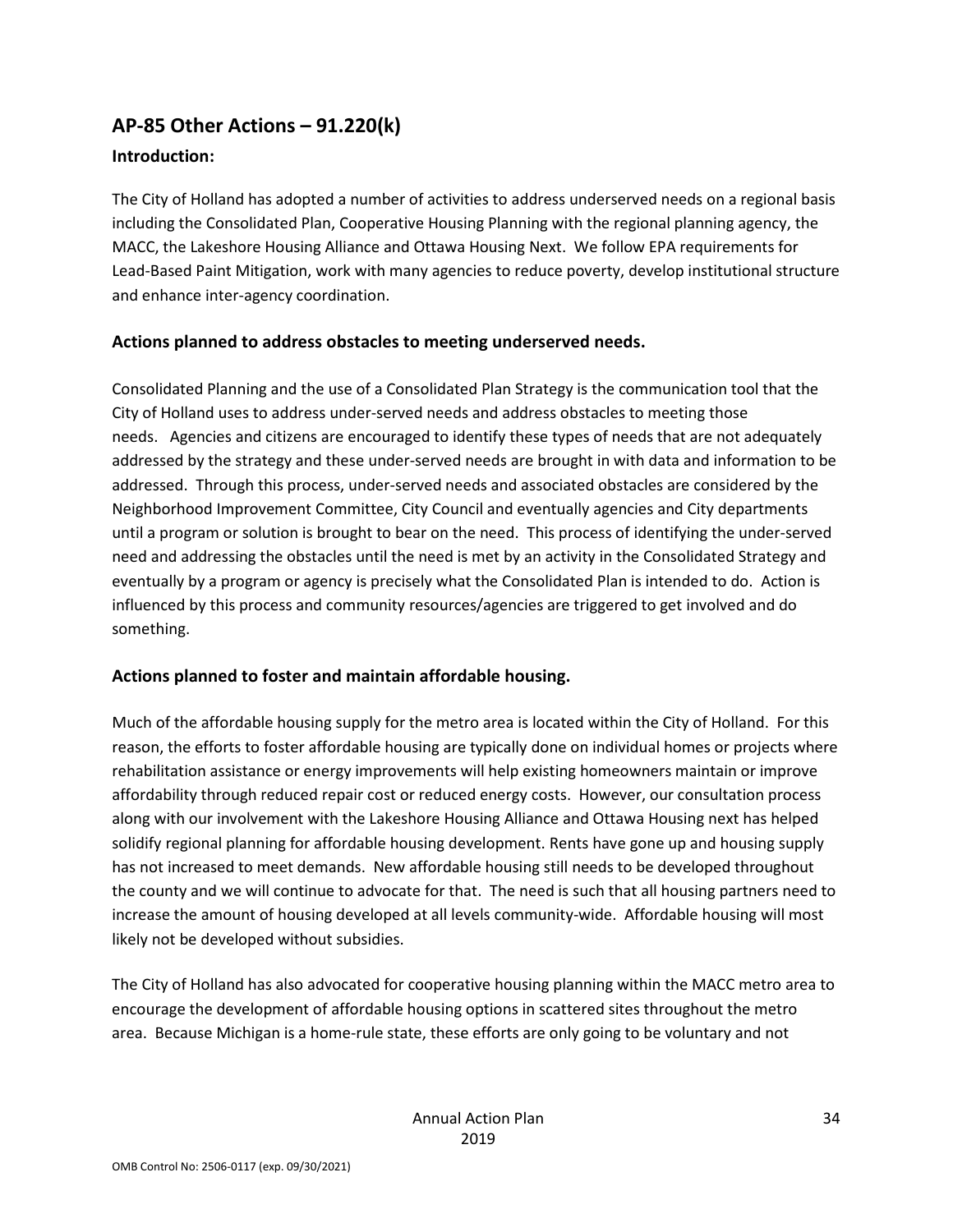orchestrated by a regional government.

#### **Actions planned to reduce lead-based paint hazards**

Currently the City of Holland operates several programs that focus on rehabilitating homes that may or may not contain lead. These programs are funded by Federal, State and Local Funds. These city rehabilitation programs are designed to allow the homeowner, with technical assistance from city staff, to decide the best approach to address their rehabilitation project. These rehabilitation programs utilize an educational component and a project- specific design to prevent lead hazards. These two approaches include educating homeowners about identifying potential lead hazards and the dangers these hazards can have on young children and pregnant women and determining appropriate measures to address the rehabilitation project, such as safe work practices.

With every Home Repair/Home Energy Retrofit Application distributed the City of Holland includes a United States Environmental Protection Agency produced pamphlet titled "Protect Your Family from Lead in Your Home". This pamphlet is very useful to the homeowners by informing homeowners of the dangers of lead poisoning, how and who to check for lead poisoning, where lead hazards are typically located in a home, how to check for lead hazards in your home, how to address known lead hazards, how to prevent future lead hazards, how to significantly reduce lead hazards, and precautions to take when renovating a home to reduce the worsening of a lead hazard.

When a homeowner has chosen a rehabilitation project that will disturb a painted surface above the de minimus level established by the Department of Housing and Urban Development specific measures are incorporated into the program design to ensure that lead hazards are properly addressed. These measures follow the requirements set forth by the Department of Housing and Urban Development in TITLE 24--HOUSING AND URBAN DEVELOPMENT PART 35--LEAD-BASED PAINT POISONING PREVENTION IN CERTAIN RESIDENTIAL STRUCTURES 24 CFR35 Subpart J-Rehabilitation Assistance.

### **Actions planned to reduce the number of poverty-level families.**

Since poverty-level designation is an income issue, only improved earning capability can address this problem. Any other programs or activities that provide assistance to address the symptoms of poverty such as inadequate housing, poor health care, inability to feed and clothe household dependents does not address the real cause of poverty. The City of Holland's Neighborhood Improvement Strategy describes appropriate efforts to address the symptoms of poverty by calling for adequate access to the provision of food and health and beauty items to people experiencing food insecurity, and the availability of health care facilities to all residents.

Furthermore, the strategy addresses economic independence for all income groups including poverty level households. These activities address two of the major causes of housing need (employment and education that do not generate enough income for self-sufficiency) as well as the symptoms (lack of adequate household income). Activities which promote job training and education attainment to

Annual Action Plan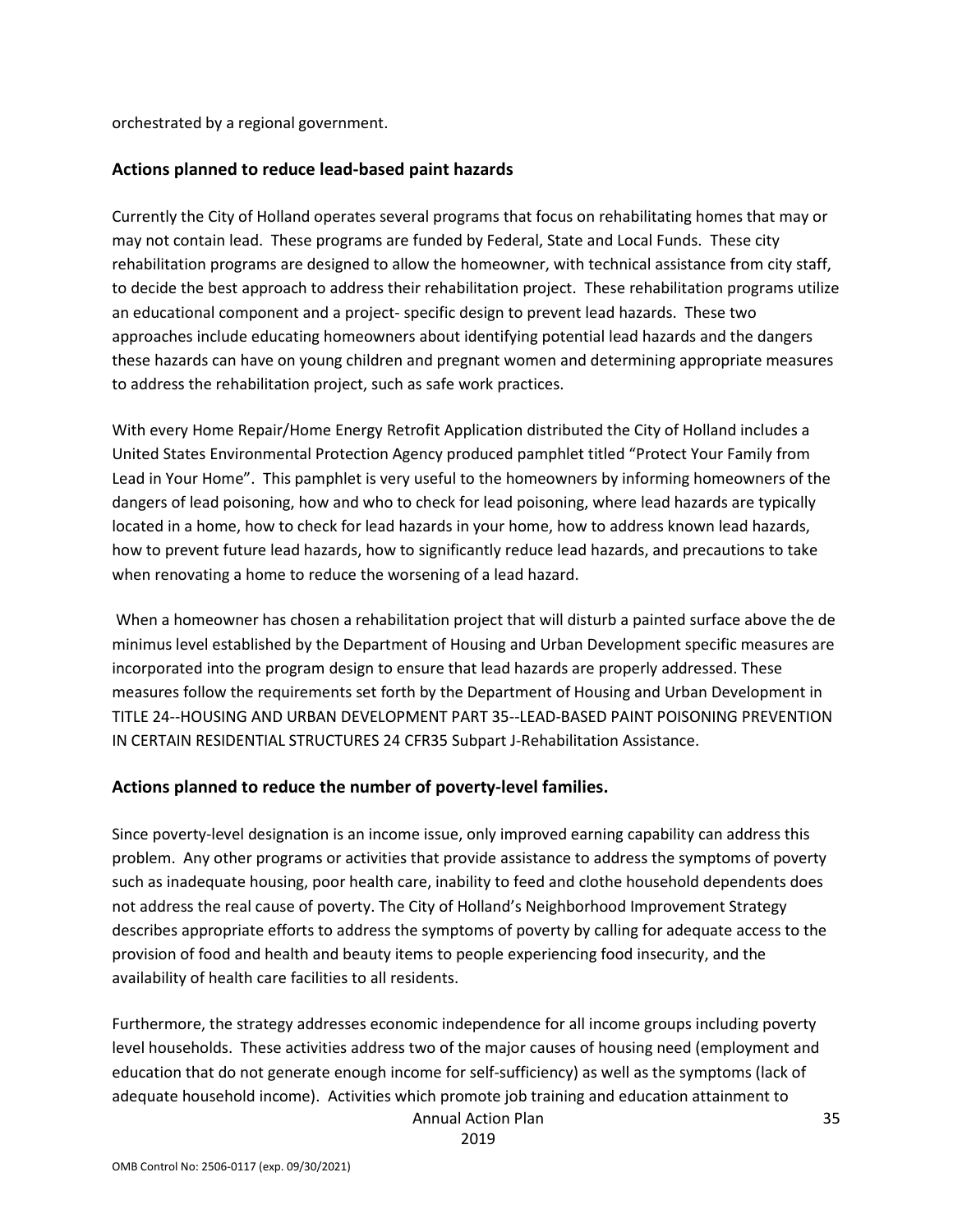upgrade income earning potential and to provide micro business opportunities are important steps that are advocated in the City of Holland's strategy. The City is involved in regional economic development activities through the Lakeshore Advantage.

#### **Actions planned to develop institutional structure.**

The City of Holland is the organization responsible for implementing the activities of this 1-year plan as discussed in each of the activity descriptions. Additionally, the City of Holland provides services directly to citizens through several City departments where management and delivery of services is monitored through the City's budget/goal review process. The combination of highly capable and well-run nonprofit community service agencies and well managed City departments has provided an institutional structure that has been very effective in meeting the goals set forth in the City of Holland's Consolidated Plan.

### **Actions planned to enhance coordination between public and private housing and social service agencies.**

The City of Holland is a voting member of the Lakeshore Housing Alliance. This Alliance is an ongoing coordination activity that has been discussed throughout the Consolidated Plan that is an excellent example of enhanced coordination between public and private housing organizations. The LAH has received federal funding once again this year.

Additionally, the City of Holland has continued a dialog with its MACC partner governments to discuss cooperative planning within the Holland/Zeeland Metro area which is considered the MACC area. Since health and human services are delivered within metro-centers, the City of Holland is asking its MACC partners to consider planning together and consider joint funding at some point in the future. This effort is expected to continue to mature during this annual plan period.

### **Discussion:**

Regional planning and coordination efforts have begun to develop specifically around the areas of affordable housing and social service delivery. We expect that during the next year some of these efforts will result in additional affordable housing and better coordination of services. New institutional structures have formed over the last several years and are enhancing efforts toward improved service delivery on a regional basis.